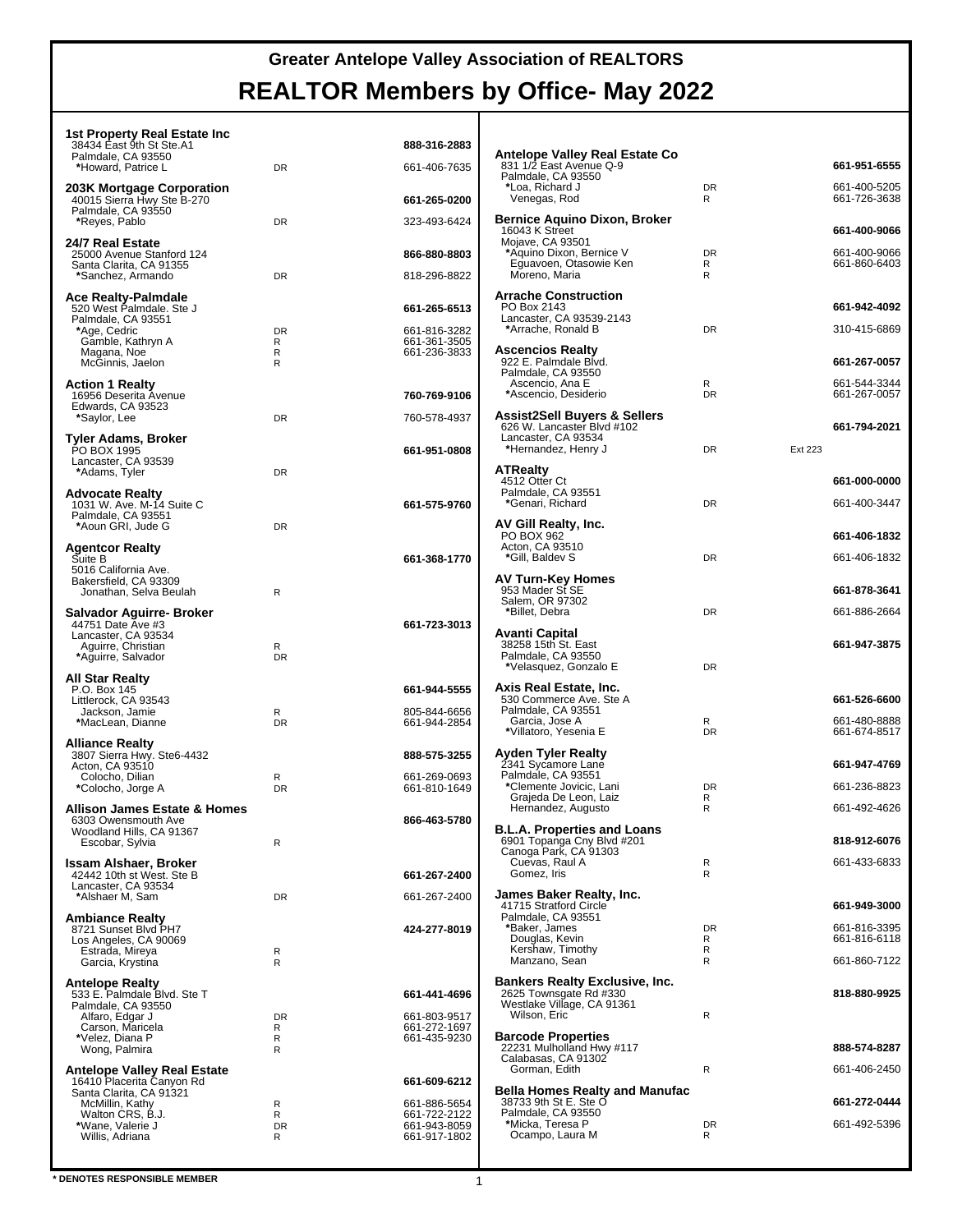#### **Benchoff Real Estate** 11110 Juniper Hills Rd **661-944-5537** Littlerock, CA 93543 **\***Benchoff, Barbara DR 661-944-5537 **Berkshire Hathaway HomeSvcs.** 1801 West Ave. K **661-948-4646** Lancaster, CA 93534 Aguirre, Alexis<br>
Agustin, Gina<br>
Anderson, Breanna Agustin, Gina R 909-851-8378 Anderson, Breanna R 661-992-6163 Arvidson, Michelle R R 661-946-6001 Balke, Wendy<br>Beckwith, Cliff R<br>R<br>R<br>R<br>R Bender, Erin Betancourt, Kenia R 661-718-6017 Borquez, Gilbert C R Bragg, Michelle R R Ext 236 661-722-2619<br>Bragg, Michelle R R Ext 236 661-722-2619<br>Bresnahan, Tessa R R Ext 266 Bramson-Veil, Robin L R Ext 266 Bresnahan, Tessa R Bruckner, Cameo R Carlson, Eryk R Bruckner, Cameo<br>
Carlson, Eryk R<br>
Carnero, Alain R<br>
R Coefield, Ocie R<br>
R Coefield, Ocie R Chica, Xavier Coefield, Ocie R<br>Coleman, Natasha R<br>R Coleman, Natasha<br>Collado, Rhiannon R<br>Colovin, Joy R Collado, Rhiannon R 661-400-2485 Colovin, Joy R 661-816-7985 Cornejo Escobar, Erick A R R Ext 269 661-256-1472<br>R DeBoe, Debbie Randel (Randel Jackson, Andre Jackson, Randel Jackson, Randel Jackson, Randel Jackson, Randel Jackson, Randel Jackson, Randel Jackson, Randel Jackson, Randel Jackson, Randel Jackson, Randel Jackson, Randel Ja R<br>
R Ext 264 661-212-3390<br>
R Ext 308<br>
R Ext 364 661-526-8554 Duzick, James F R Ext 263 661-268-1295 Eliopulos, Gregory T R Ext 308 Ellis-Anderson, Kym<br>
Ellis-Anderson, Kym<br>
Farbelise Reception Reception Reception C<br>
Frame, Madelynn C<br>
Frame, Madelynn C<br>
R Farber, Debbie R 661-273-5665 Farrukh, Daad R Frame, Madelynn C R Furtado, Jill A R 661-733-8667 Garcia, Rosio R Ext 274 661-860-7290 Garza, Ryan R Ext 226 661-547-1248 George, Alexis R Goddard, Karen R George, Alexis<br>
Goddard, Karen<br>
Godin JR, Brian L<br>
Godermont, Melissa<br>
Godermont, Melissa<br>
Granger, Lori<br>
Granger, Lori<br>
Granger, Lori<br>
Granger, Lori<br>
Haney, Jessica<br>
Haney, Jessica<br>
Harnis, Paul<br>
Helton, Angela<br>
Helton, A Goodermont, Melissa Gover, Natalie Granger, Ashley Ext 248 661-209-4450<br>661-273-3766 Granger, Lori<br>Grauke, Patricia L Haney, Jessica R Harris, Paul R Ext 235 Heath, Amy R Ext 261 661-943-3688 Helton, Angela Hiatt-Levine, Karie **Report in the Contract of Contract Contract Contract Contract Contract Contract Contract Contract Contract Contract Contract Contract Contract Contract Contract Contract Contract Contract Contract Cont** Horne, Hilsia R. (1999)<br>Horne, Hilsia R. (1999)<br>Limenez Cesar A. (1998) R. (1998) R. (1998-3306) R Ext 356 661-948-3306<br>R Jones, Betty R Levine, Daniel **R** 661-810-2162 Liebenow, Helen<br>Limpus, Christie M<br>Lydon, Beverly<br>Lynn, Shauna R Ext 339 661-810-3145<br>661-965-1295 Lydon, Beverly<br>Lynn, Shauna Lynn, Shauna<br>
Lynn, Shauna<br>
Mattox, Renee Renesses Renesses Renesses Renesses<br>
McFarlane, Courtney A<br>
Renesses Renesses Renesses Renesses<br>
Renesses Renesses Renesses<br>
McMurray, Kyle Ext 346 661-269-6232<br>Ext 234 661-300-0698 McFarlane, Courtney A McMurray, Kyle R<br>
Melvin, Chunte R<br>
Miller, Desiree R<br>
R<br>
R Melvin, Chunte R Miller, Claudia R Miller, Desiree R 661-305-1038 Moylan, Rebecca<br>
Nilles, Janet R<br>
C'Donnell, Sean R Nilles, Janet R 661-272-9424 O'Donnell, Sean R Ext 249 661-433-1549 Parsons, Kristine Representing Reserves Representing Representing Representing Representing Representing Representing Representing Representing Representing Representing Representing Representing Representing Representing Pelster, Barbara S<br>Pepper, Gerald Pepper, Fepper, Ext 216 661-435-5210<br>
Pepper, Ext 304 661-285-1855 Purcell, Amber Regan, Melynn K R Ext 304 Rodrigues, Ginger R 661-285-1855 R<br>R<br>R<br>R Ext 266 661-810-2225 Rodriguez, Linda<br>Roof, Brett<br>Ryan, Vickie L Ryan, Vickie L R Ext 266 661-810-2225 Shepherd, Justin R 661-618-0817 Shepherd-Troth, Jodie M R 661-948-1602 Simpson, Darlene R Sovacool, Casey J R Terrell, Douglas L R 661-803-0269

Troth, Mark **1996, 1996, 1996, 1997, 1997, 1997, 1998, 1998, 1998, 1998, 1998, 1998, 1998, 1998, 1998, 1998, 19<br>
Vandenberg, Shari <b>1998, 1998, 1998, 1998, 1998, 1998, 1998, 1998, 1998, 1998, 1998, 1998, 1998, 1998, 1998,** 

| Berkshire Hathaway Homeservice<br>787 W Tehachapi Blvd. Ste B<br>Tehachapi, CA 93561<br>Stanchi, Yvonne                                                                                                                | R                           |         | 661-822-3500                                                 |
|------------------------------------------------------------------------------------------------------------------------------------------------------------------------------------------------------------------------|-----------------------------|---------|--------------------------------------------------------------|
| <b>BGA Properties Inc.</b><br>38345 30th St. E # B-1                                                                                                                                                                   |                             |         | 866-768-2616                                                 |
| Palmdale, CA 93550<br>Arevalo, Barbara                                                                                                                                                                                 | R                           |         | 661-370-6470                                                 |
| Ayala, Analia<br>Landaverde, Benjamin<br>Lopez, Raquel<br>*Orellana, Carlos<br>Orellana, Sonia<br>Ortiz, Alma Rosa                                                                                                     | R<br>R<br>R<br>DR<br>R<br>R |         | 818-388-2082<br>661-916-0328<br>661-860-3993                 |
| Pena, Blanca L                                                                                                                                                                                                         | R                           |         | 661-205-8538                                                 |
| <b>BGA Properties Inc.</b><br>445 W. Palmdale Blvd. Ste O<br>Palmdale, CA 93551-4510<br>Deleon, Raul<br>Guzman, Blanca L<br>Leon-Moncada, Norma<br>Mares Aguilar, Christine M<br>Mejicanos, Ana E<br>*Orellana, Carlos | R<br>R<br>R<br>R<br>R<br>DR |         | 866-768-2616<br>661-492-0752<br>818-399-4235<br>661-916-0328 |
| <b>Big Block Realty, Inc.</b>                                                                                                                                                                                          |                             |         |                                                              |
| 2820 Camino Del Rio S. Ste 314<br>San Diego, CA 92108<br>Brown, Michelle M                                                                                                                                             | R                           |         | 619-393-6633                                                 |
| <b>Big Valley Real Estate</b>                                                                                                                                                                                          |                             |         |                                                              |
| P.O. Box 900910<br>Palmdale, CA 93590                                                                                                                                                                                  |                             |         | 661-267-6007                                                 |
| Foster, Alan B<br>*Mastin, Karmen                                                                                                                                                                                      | R<br>DR                     |         | 805-732-9164                                                 |
| Winkelstein, Glenn M                                                                                                                                                                                                   | R                           |         | 661-722-2222                                                 |
| <b>Big West Corp</b><br>8124 Great Circle Drive<br>California City, CA 93505                                                                                                                                           |                             |         | 951-545-7294                                                 |
| *Twohig, Dana                                                                                                                                                                                                          | DR                          |         | 951-545-7294                                                 |
| <b>Block Properties, Inc.</b><br>604 W. Avenue L, Ste#113                                                                                                                                                              |                             |         | 661-622-7145                                                 |
| Palmdale, CA 93534<br>*Bartlett, April                                                                                                                                                                                 | DR                          |         | 661-622-7145                                                 |
| <b>Blue Ribbon Realty</b>                                                                                                                                                                                              |                             |         |                                                              |
| 190 Sierra Ct. Ste B202                                                                                                                                                                                                |                             |         | 310-701-1789                                                 |
| Palmdale, CA 93550<br>Ali, Mohammad M                                                                                                                                                                                  | R                           |         | 661-576-1629                                                 |
| Bajo, Brianne M<br>Ejaz, Salman                                                                                                                                                                                        | R<br>R                      |         | 661-733-8426                                                 |
| *Williams, Rodney                                                                                                                                                                                                      | DR                          |         |                                                              |
| Diana Blum, Broker<br>44320 Palo Verde St                                                                                                                                                                              |                             |         | 661-917-1222                                                 |
| Lancaster, CA 93536<br>*Blum, Diana                                                                                                                                                                                    | DR                          | Ext 100 | 661-943-5644                                                 |
| <b>Boulevard Estate Properties, I</b><br>9301 Oakdale Ave. Ste 115<br>Chatsworth, CA 91311<br>Aragon, Marisol<br>Reynoso, William                                                                                      | R<br>R                      |         | 818-477-6464                                                 |
| <b>Boulevard Estate Properties AV</b><br>38420 5th St W. Ste E<br>Palmdale, CA 93551<br>Hernandez, Heather                                                                                                             | R<br>R                      |         | 661-234-4585                                                 |
| Lopez, Emily<br><b>Boulevard Real Estate</b>                                                                                                                                                                           |                             |         |                                                              |
| 2521 E. Palmdale Blvd<br>Palmdale, CA 93550                                                                                                                                                                            |                             |         | 661-274-7724                                                 |
| Alvarez, Olivia                                                                                                                                                                                                        | R                           |         |                                                              |
| Brooks, James<br>Celis, Christian                                                                                                                                                                                      | R<br>R                      |         | 661-944-5575<br>661-435-9447                                 |
| Figueroa, Raul O<br>Herrera, Angelica                                                                                                                                                                                  | R<br>R                      |         | 661-266-1124                                                 |
| *Juarez, Fernan<br>Sanchez, Sally                                                                                                                                                                                      | <b>DR</b><br>R              |         | 818-416-9089                                                 |
| Slade, Lawrence<br>Trejo, Willie<br>Winberg, Delmy                                                                                                                                                                     | R<br>R<br>R                 |         | 661-273-7460                                                 |

Verdi, Susanne and Revenue and Revenue Revenue Revenue Revenue Revenue Revenue Revenue Revenue Revenue Revenue<br>
Willis, Erin Revenue Revenue Revenue Revenue Revenue Revenue Revenue Revenue Revenue Revenue Revenue Revenue R Willis, Erin R Wrona, Guadalupe C R Zediker, Kirk R Ext 312 661-810-0854

R<br>R Ext 354 661-965-1391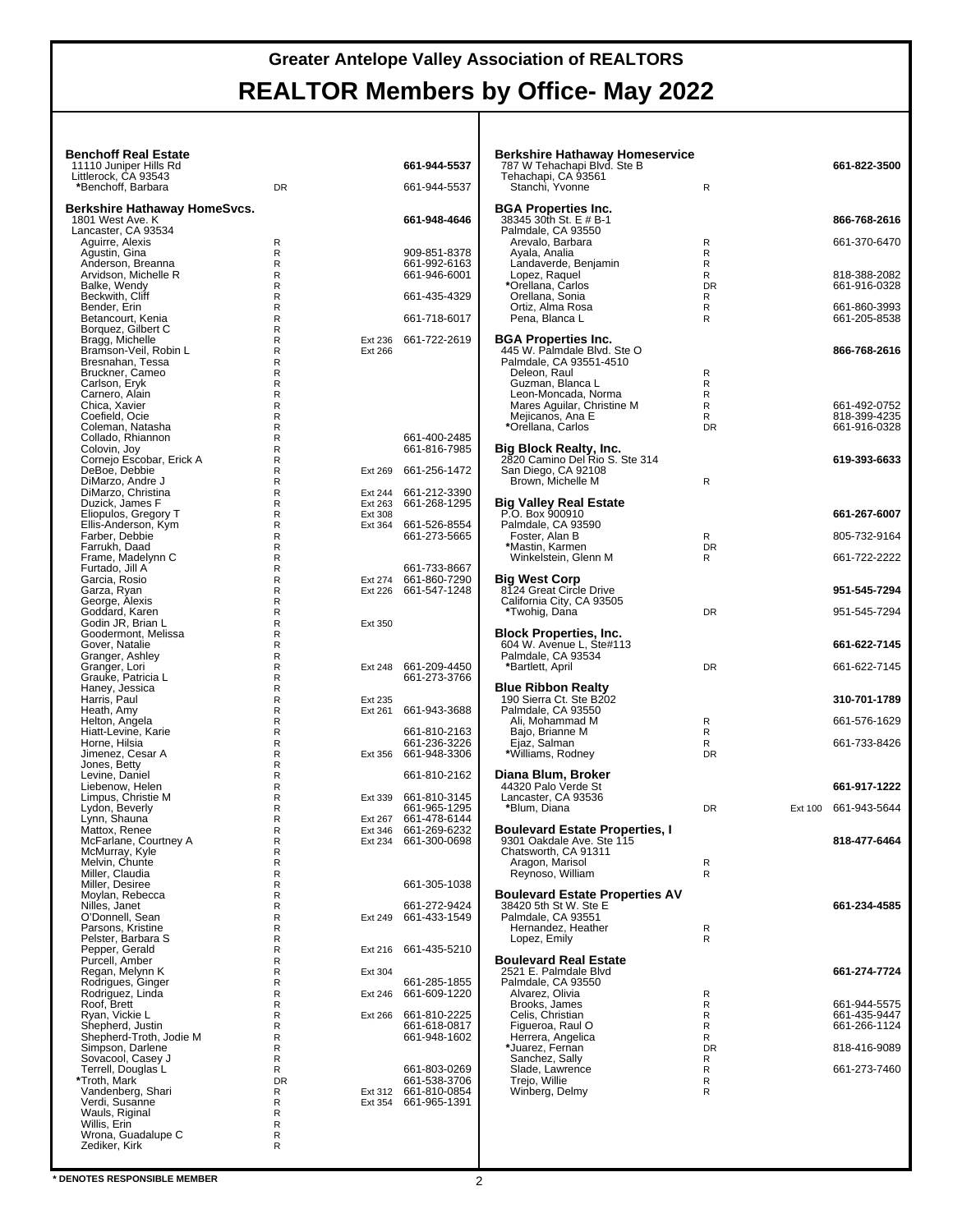| Broadenax R.E.Properties, Inc.                               |                   |               |                              | Century 21 Amigo (Cont)                          |                   |                    |                                      |
|--------------------------------------------------------------|-------------------|---------------|------------------------------|--------------------------------------------------|-------------------|--------------------|--------------------------------------|
| 1012 E Ave J #317                                            |                   |               | 661-317-6553                 |                                                  |                   |                    |                                      |
| Lancaster, CA 93535<br>*Broadenax, Cheryl F                  | <b>DR</b>         |               |                              | Ceballos, Valerie<br>Corrales, Sandy             | R<br>R            |                    |                                      |
| White, Sylvia K                                              | R                 |               | 661-722-0051                 | De Jesus Corona, Jose<br>Duarte, Francisco       | $\mathsf{R}$<br>R |                    | 818-849-4830                         |
| <b>Broadnax Properties, Inc.</b><br>1752 E. Ave. J Ste # 350 |                   |               | 661-674-9635                 | Escobar, Erick<br>Gomez, Jose                    | R<br>R            |                    |                                      |
| Lancaster, CA 93535                                          |                   |               |                              | Gutierrez, Alicia V                              | R                 |                    | 661-466-8306                         |
| *Ingram, Tanykea                                             | <b>DR</b>         |               | 661-674-9635                 | Gutierrez, Cathy<br>*Henriquez, Marco            | R<br><b>DR</b>    |                    | 661-256-2207                         |
| Elizabeth Brubaker<br>43759 North 15th St. West #104         |                   |               | 805-338-9658                 | Huerta, Jeanna<br>Kosareff, Deborah L            | R<br>R            |                    | 661-547-8549                         |
| Lancaster, CA 93534-1915                                     |                   |               |                              | Lew-Finney, Angela                               | R                 |                    | 661-951-7823                         |
| *Brubaker, Elizabeth                                         | DR                |               | 661-722-7758                 | Martinez, Natalia M<br>Medina, Maria G           | R<br>R            |                    | 661-317-8450                         |
| Tammie L.Burnes, Broker<br>12551 N. Blondin Dr.              |                   |               | 661-992-3347                 | Navarette, Natalie<br>Nieves, Miriam             | $\mathsf{R}$<br>R |                    |                                      |
| Marana, AZ 85653<br>Billingsley, Karla                       | R                 |               |                              | Nunez, Ana M<br>Nunez, Martha N                  | R<br>R            |                    | 661-947-4704                         |
| *Burnes, Tammie L                                            | <b>DR</b>         |               |                              | Palomino, Juan G                                 | R                 |                    | 661-974-0414                         |
| Cook, Lisa M<br>Hailstone, Denise                            | R<br>R            |               |                              | Richardson, Lenora<br>Saint-Felix, Sandra M      | R<br>$\mathsf{R}$ |                    | 661-285-7723<br>818-614-0428         |
| Perry, Royetta                                               | R                 |               |                              | Sandoval, Juan<br>Schultz, Remy                  | R<br>R            |                    | 661-209-9360                         |
| <b>Tom Burns Realty</b><br>P.O.Box 1435                      |                   |               | 661-400-2742                 | Vargas, Hernan                                   | $\mathsf{R}$      |                    | Ext 205 661-816-8971                 |
| Rosamond, CA 93560                                           |                   |               |                              | Ventura, Debbie<br>Zavala, Guillermo             | R<br>R            |                    | 661-269-3931<br>661-319-2372         |
| *Burns, Tom                                                  | <b>DR</b>         |               | 661-400-2742                 | <b>Century 21 Doug Anderson</b>                  |                   |                    |                                      |
| BuyMeHome.com, Inc.<br>Kamal Al-Khatib.                      |                   |               | 661-575-1600                 | 1727 W. Avenue K<br>Lancaster, CA 93534          |                   |                    | 661-945-4521                         |
| 38007 6th St. East                                           |                   |               |                              | Anderson, Jennifer                               | R                 |                    | Ext 217 661-609-4434                 |
| Palmdale, CA 93550<br>*Al-Khatib, Kamal M                    | <b>DR</b>         |               | 661-810-6990                 | Barraza, Selina<br>Boucher, J.C.                 | R<br>R.           |                    | Ext 237 661-948-3039                 |
| Al-Khatib, Shadi K<br>Saleh, Dalal                           | R<br>R            |               |                              | Bruce, Jason P<br>Butterwick, John               | R<br>R            |                    | Ext 219 661-317-2843<br>661-722-0325 |
| Tablas, Carlos A                                             | R                 |               | 661-816-3770                 | Case, Lilia                                      | $\mathsf{R}$      | Ext 281            | 661-478-8964                         |
| <b>California Premier Real Estate</b>                        |                   |               |                              | Case, Maxi<br>Case, Melissa                      | R<br>R            | Ext 258            | 661-802-9701                         |
| 44241 Soft Ave.<br>Lancaster, CA 93536                       |                   |               | 661-618-7310                 | Casper, Frank<br>Coppola, Carol A                | R<br>R            |                    | 661-816-7663                         |
| Flaherty, Lynda                                              | R<br><b>DR</b>    |               | 661-618-7310                 | *Fults, Rebecca<br>Gatling, Warren W             | <b>DR</b><br>R    | Ext 239<br>Ext 209 | 661-273-7668<br>661-816-4944         |
| *Llanos, Marianne<br>Mark, Joyce                             | R                 |               | 661-478-3662                 | Gilner, Terry                                    | R                 | <b>Ext 222</b>     |                                      |
| <b>California Prudential Real Est</b>                        |                   |               |                              | Hamill, Diane<br>Hayes, Yvonne A                 | R<br>$\mathsf{R}$ | Ext 274<br>Ext 238 | 661-400-4610                         |
| 4153 Rainer Pl<br>Quartz Hill, CA 93536                      |                   |               | 818-588-5728                 | Hernandez, Agustin A<br>Liland, Eva B            | R<br>R            | Ext 235            | 661-305-2111                         |
| *Caram, Anwar                                                | <b>DR</b>         |               | 818-588-5728                 | Lizama, Josue                                    | $\mathsf{R}$      |                    | 661-418-0831                         |
| <b>Capitol Real Estate Group, Inc.</b>                       |                   |               |                              | Lizotte, Diane D<br>Mai, Christie T              | R<br>R            |                    | 661-471-0077                         |
| 231 N West Street<br>Visalia, CA 93291                       |                   |               | 888-764-8232                 | Muro, Maria<br>Obeso, Erik                       | $\mathsf{R}$<br>R |                    |                                      |
| Salazar, Karla                                               | R                 |               | 661-916-2380                 | Ordaz, Susan<br>Orellana, Nancy L                | R<br>R            | <b>Ext 280</b>     | 661-400-5192                         |
| <b>Castlestone Properties, Inc.</b>                          |                   |               |                              | Quiroz, Joseph                                   | R                 |                    |                                      |
| 602 Commerce Ave. Ste F<br>Palmdale, CA 93551                |                   |               | 818-993-0099                 | Rice, Steven<br>Rincon, Rocio                    | R<br>R            |                    | Ext 369 661-305-0561                 |
| Karnstedt, Lauren E<br>Mestepey, Mark                        | R<br>R            |               | 310-508-0606<br>818-624-0099 | Roberts, Promise A<br>Rodriguez, Selene          | R<br>R            |                    |                                      |
| Mestepey, Mathew                                             | R<br>DR           |               |                              | Sanchez, Israel                                  | R                 |                    | 661-406-4959                         |
| *Mestepey, Robert                                            |                   |               |                              | Saucedo, Ralph<br>Seitz, Debi                    | R<br>R            |                    | 661-265-7355                         |
| <b>CBC/Valley Realty</b><br>42402 10th St. West, Ste. E      |                   |               | 661-948-2644                 | Servellon Ardon, Carla<br>Shihady, Carlo         | R<br>R            |                    | 661-722-1636                         |
| Lancaster, CA 93534<br>Fidyk, John                           | R                 |               |                              | Swirczynski, Kirk<br>Tropp, Ian J                | R<br>R            |                    | 661-810-2165                         |
| *Holloway, Harvey                                            | DR                |               | 661-943-2929                 | Vargas, Linda                                    | R                 |                    | 661-466-6991                         |
| Mendez, Jonathan<br>Toneman, Seffi                           | R<br>$\mathsf{R}$ | <b>Ext 10</b> |                              | Walsh, Glenda<br>Wells, Lynda                    | R<br>R            | Ext 205            | 661-478-4308<br>661-713-7878         |
| Jose Cecena, Broker                                          |                   |               |                              | <b>Century 21 Everest</b>                        |                   |                    |                                      |
| 37423 Lilacview Ave<br>Palmdale, CA 93550                    |                   |               | 818-522-4269                 | 23822 Valencia Blvd. # 101<br>Valencia, CA 91355 |                   |                    | 661-705-0700                         |
| *Cecena, Jose                                                | DR                |               |                              | Masood, Tom                                      | R                 |                    |                                      |
| <b>Centennial Realty</b>                                     |                   |               |                              | <b>Century 21 Peak</b>                           |                   |                    |                                      |
| 28001 Smyth Dr #1205<br>Valencia, CA 91355                   |                   |               | 661-607-6166                 | 11011 Balboa Blvd<br>Granada Hills, CA 91344     |                   |                    | 818-363-1717                         |
| Calderon GRI, Cesar E<br>Terry, Kathy                        | R<br>R            |               | 661-992-2439<br>661-609-9800 | Gomez, Rodolfo                                   | R                 |                    | 818-693-9908                         |
|                                                              |                   |               |                              | <b>Century 21 Yarrow &amp; Associates</b>        |                   |                    |                                      |
| Century 21 Amigo<br>950 E. Palmdale Blvd., Ste. B            |                   |               | 661-575-9500                 | 44143 20th St. West<br>Lancaster, CA 93534       |                   |                    | 661-942-3703                         |
| Palmdale, CA 93550<br>Araujo, Jose L                         | R                 |               | 661-718-6307                 | Alvarez, Edith S<br>Bailey, Tiona                | $\mathsf{R}$<br>R |                    | 661-618-8324                         |
| Arechiga, Lucia<br>Barboza, Briana                           | R<br>R            |               |                              | Banuelos, Claudia<br>Barcelona, Shawny           | R<br>R            |                    | 661-943-3999                         |
| Barrett, Olga                                                | R                 |               | 661-247-7393                 | Barris, John                                     | R                 | Ext 551            | 661-450-8024                         |
| Borja, Grace<br>Caro, Rosario                                | R<br>R            |               | 661-860-7796                 | Blair, Jeanne<br>Bradford, Rosalyn               | R<br>R            |                    | 661-305-8471                         |
|                                                              |                   |               |                              |                                                  |                   |                    |                                      |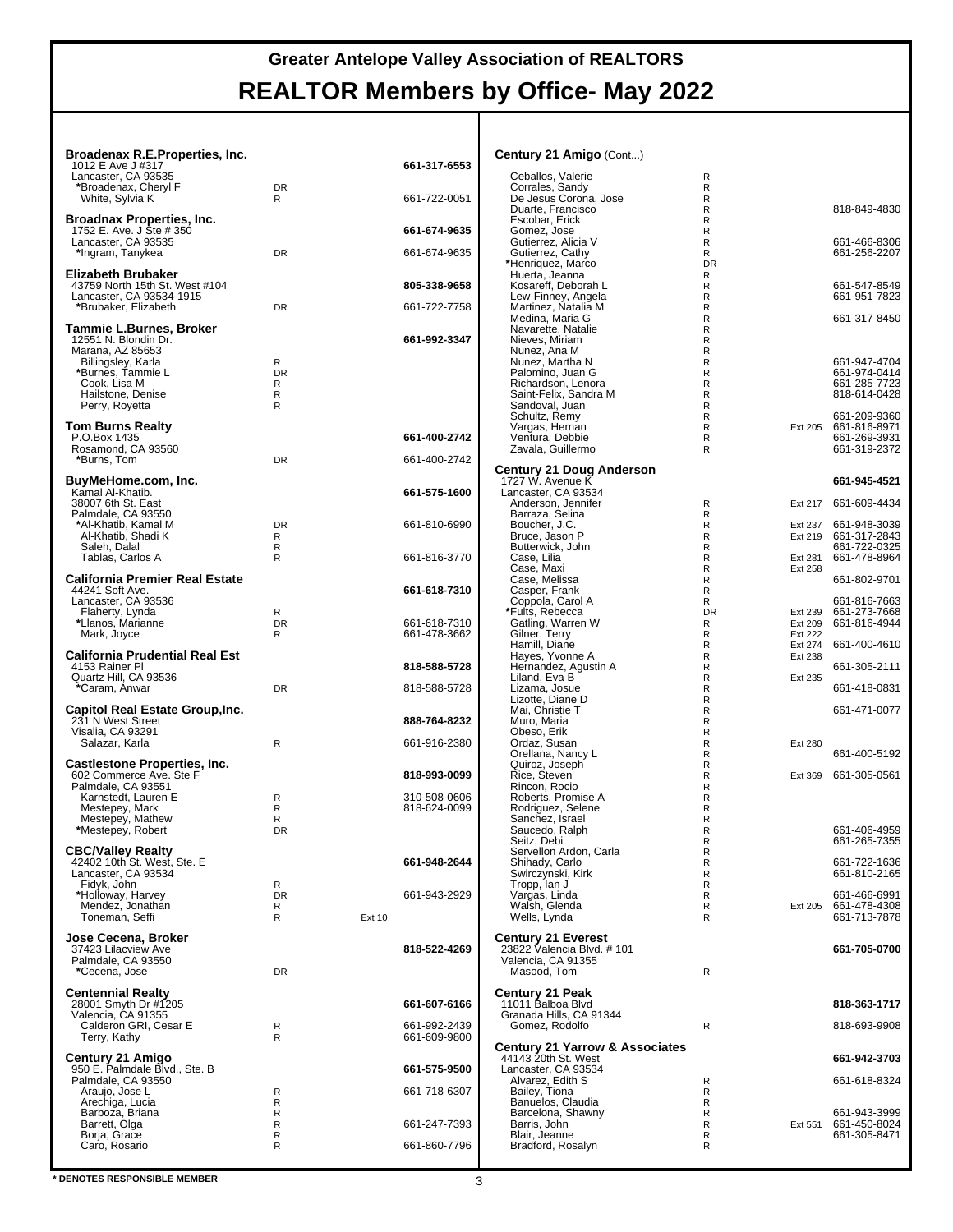**CJ Realty**

#### **Century 21 Yarrow & Associates** (Cont...)

| <b>Century 21 Yarrow &amp; Associates (Cont)</b> |                             |         |                                      | <b>CJ Realty</b><br>1859 W Ave J                              |                   |         | 661-202-5446                 |
|--------------------------------------------------|-----------------------------|---------|--------------------------------------|---------------------------------------------------------------|-------------------|---------|------------------------------|
| Breen, Terri C                                   | R                           |         | Ext 288 661-816-3213                 | Lancaster, CA 93534                                           |                   |         |                              |
| Bui, Steven V                                    | R                           |         | 661-992-7122                         | Jun, Geeoan                                                   | R                 |         |                              |
| Byrd, LaTaz<br>Caballero, Joni                   | $\mathsf{R}$<br>R           |         |                                      | Lee, Dongwhan<br>*Park, Miran                                 | R<br><b>DR</b>    |         | 213-477-5566<br>661-272-9570 |
| Cadle, Sherette                                  | $\mathsf{R}$                |         |                                      |                                                               |                   |         |                              |
| Calderon, Arnold B                               | R                           |         |                                      | <b>Clark Realty</b>                                           |                   |         |                              |
| Campbell, Amalia E                               | R                           |         | 661-945-9188                         | 39785 Country Club Dr.                                        |                   |         | 661-947-3144                 |
| Catanzaro, Meredith<br>Cerrato Vargas, Daisy E   | $\mathsf R$<br>$\mathsf{R}$ |         |                                      | Palmdale, CA 93551<br>*Clark, Bob                             | <b>DR</b>         |         | 661-947-8173                 |
| Chilin, Miguel A                                 | R                           |         |                                      | Clark, Janice H                                               | R                 |         | 661-947-8173                 |
| Chu, Naty                                        | $\mathsf{R}$                | Ext 271 | 661-816-7718                         |                                                               |                   |         |                              |
| Corona, America                                  | R                           |         |                                      | <b>Cobblestone Realty Inc.</b><br>445 W. Palmdale Blvd Ste. H |                   |         |                              |
| Cruz Olais, Anabel<br>Cruz, Eva G                | R<br>$\mathsf R$            |         | 661-209-0593                         | Palmdale, CA 93551                                            |                   |         | 661-947-0444                 |
| Dalton, Linda                                    | $\mathsf{R}$                |         |                                      | Alvarado, Carlos E                                            | R                 |         | 661-526-8668                 |
| Damle, Saroj                                     | R                           |         | 661-992-8782                         | Casiano, Humberto J                                           | R                 |         | 661-202-4999                 |
| Do, Duy                                          | $\mathsf{R}$                |         |                                      | Castaneda, Ramcez                                             | R                 |         | 310-999-1401                 |
| Douglas, Ronn<br>Esaid, Jamal I                  | R<br>R                      |         | 661-942-3703<br>Ext 205 661-406-7392 | *Jimenez Bkr, Delia<br>Magana, Joanne M                       | <b>DR</b><br>R    |         | 661-435-4888<br>661-272-1610 |
| Espana, Carlos E                                 | $\mathsf R$                 |         | 661-202-9018                         | Mead, Renee M                                                 | R                 |         |                              |
| Felix Jr, Salvador                               | $\mathsf{R}$                |         | 661-233-6143                         | Mejia, Evelyn                                                 | R                 |         | 661-224-1718                 |
| Flores, Mario A                                  | R                           |         | 661-839-2552                         | Meltzer, Preston                                              | $\mathsf{R}$      |         | 661-273-0520                 |
| Fox, Samaj                                       | $\mathsf R$                 |         |                                      | Moreno Robles, Michael                                        | $\mathsf{R}$      |         |                              |
| Garcia, Andy<br>Garcia, Sergio                   | $\mathsf{R}$<br>R           |         |                                      | Pacheco Jr, Jorge A<br>Ramirez GRI, Jennifer                  | R<br>R            |         | 661-947-9747<br>661-317-5833 |
| Garton, Sara                                     | R                           |         |                                      | Rostama, Bita                                                 | R                 |         | 661-733-1851                 |
| Gauthreaux, Lynne                                | $\mathsf{R}$                |         | 661-265-7865                         | Teav GRI. Hunseu                                              | R                 | Ext 619 | 661-723-8670                 |
| Gonzalez, Elizabeth C                            | R                           |         |                                      |                                                               |                   |         |                              |
| Goodman, Glenn<br>Goodman Sr, Lance              | $\mathsf{R}$<br>R           |         | 661-547-6845                         | Coldwell Banker Best RealtyC.C<br>8016 California City Blvd   |                   |         | 760-373-8636                 |
| Heredia, Roberto                                 | R                           |         | 661-803-1736                         | California City, CA 93505                                     |                   |         |                              |
| Hernandez, Edward A                              | $\mathsf{R}$                |         |                                      | Brown, Beverly                                                | R                 |         |                              |
| Herrera, Joe L                                   | $\mathsf{R}$                | Ext 321 |                                      | Gonzalez-Aguayo, Maria C                                      | R                 |         |                              |
| Herrera, Vanessa<br>Hicks, Mary                  | R<br>$\mathsf{R}$           |         | 661-209-4692                         | Rivera, Renee L                                               | R<br>R            |         | 760-373-6053                 |
| Ibarra Robles, Narciso                           | R                           |         |                                      | Trejo, Eric<br>*Vejtasa, Kathy                                | <b>DR</b>         |         | 760-375-8078                 |
| Kaneko, Edward                                   | R                           |         |                                      | Weil Jr, William                                              | R                 |         |                              |
| Kim, Myung O                                     | R                           |         | 661-947-0546                         |                                                               |                   |         |                              |
| Klein, Eva                                       | $\mathsf{R}$                |         |                                      | Coldwell Banker-A Hartwig Co.<br>43912 N. 20th St. West       |                   |         | 661-948-8424                 |
| Lollis, Cristina M<br>Lopez, Vianca              | R<br>$\mathsf{R}$           |         |                                      | Lancaster, CA 93534                                           |                   |         |                              |
|                                                  | R                           |         | 661-609-8686                         | Abbott, Charla                                                | R                 |         | 661-943-4355                 |
| Magdaleno, Karen K<br>Mahmood, Salim             | R                           |         |                                      | Averbeck, Jessica                                             | R                 |         | 661-886-9961                 |
| Manriquez, Efrain                                | $\mathsf{R}$                |         | Ext 295 661-285-6700                 | Baker, Mandi                                                  | $\mathsf{R}$      |         | 661-400-3148                 |
| Martinez, Rosa Linda<br>McConnell-Hubert, Chaka  | $\mathsf{R}$<br>R           |         |                                      | Beckett, Debbie<br>Bhutta, Fatima A                           | R<br>$\mathsf{R}$ |         |                              |
| Mendoza, Corinne A                               | R                           |         | 661-400-6875                         | Boudreaux-Barretto, Lani M                                    | $\mathsf{R}$      |         | 661-816-1163                 |
| Miller, Carrie                                   | R                           |         |                                      | Butchart, Seth D                                              | $\mathsf{R}$      |         | 661-942-5108                 |
| Miller, Lisa                                     | R                           |         | 661-674-6583                         | Caldwell, Jan                                                 | R                 |         | 661-940-0404                 |
| Mitchell, Sadie                                  | $\mathsf R$                 |         |                                      | Contreras, Vivian A                                           | $\mathsf{R}$      |         |                              |
| Mondragon, Sandra<br>Moore, Gloria               | R<br>R                      |         | Ext 326 661-206-7214                 | Cox, Daren D<br>Cox, Nolan B                                  | R<br>$\mathsf{R}$ |         | 661-547-4054                 |
| Moore-Tillman, Annika                            | R                           |         |                                      | Creese, Bradley C                                             | $\mathsf{R}$      |         | 661-264-7743                 |
| Myers, Debbie                                    | R                           |         | Ext 363 661-816-5079                 | Cruz, Jasmin                                                  | R                 |         |                              |
| Nabors, Bret                                     | R                           |         |                                      | Danielsen, Patricia                                           | R                 | Ext 351 |                              |
| Newton, Donte L<br>Nilsen, Soon Ok               | $\mathsf R$<br>$\mathsf R$  |         | 661-274-1905                         | Deaville, Caleb<br>DeHart, Dallas                             | R<br>R            |         | 562-640-1301                 |
| Palazzolo, Gleda                                 | R                           |         | 661-609-4445                         | Drury, Rebecca J                                              | $\mathsf{R}$      |         | Ext 315 661-943-6191         |
| Paredes, Beatriz L                               | R                           |         | 661-609-0637                         | Duhart, Laurie A                                              | R                 |         |                              |
| Patterson, Steven D                              | R                           |         | Ext 436 760-843-4055                 | Egoavil Clark, Elaine D                                       | R                 |         |                              |
| Perez, Monica<br>Pershin, Kim                    | R<br>$\mathsf{R}$           |         | 661-361-4413                         | Engelhardt, Conrad<br>First, Summer M                         | R<br>R            |         |                              |
| Pierson, Mark T                                  | $\mathsf R$                 |         | 661-952-7770                         | <b>Eischer, Courtney</b>                                      | R                 |         |                              |
| Plourde, Sabrina A                               | R                           |         |                                      | Fischer, Lori                                                 | R                 |         | Ext 302 661-942-4197         |
| *Quinones, Stephan                               | <b>DR</b>                   |         | 661-274-2535                         | Flynt, Franklin D                                             | R                 |         |                              |
| Rivera, Julie<br>Santamaria, Cecilia             | R<br>R                      |         | 661-609-8225                         | Gallegos, Nancy<br>Gold, Terri                                | R<br>R            | Ext 336 |                              |
| Senia Jenkins, Karen                             | $\mathsf R$                 |         | 661-400-7009                         | Gonzalez, Elizabeth                                           | R                 |         | 818-251-0297                 |
| Singh, Latika                                    | R                           |         |                                      | Gonzalez, Yesenia                                             | R                 |         | 661-998-0753                 |
| Slusher, Tameka                                  | R                           |         | 661-718-1822                         | Goungo, Marina                                                | $\mathsf{R}$      |         |                              |
| Soto, Christopher                                | R                           |         | 661-406-3992                         | Goungo, Michelle<br>Greer, Dennis                             | R                 |         | 661-618-3121                 |
| Ulwelling, Jim P<br>Vargas, Rosa                 | R<br>R                      |         | Ext 381 661-992-2586                 | Halcrow, Ron                                                  | $\mathsf{R}$<br>R | Ext 319 |                              |
| Watts-Miller, Anna G                             | $\mathsf R$                 |         | 661-272-9817                         | Hall, Richard                                                 | R                 |         | Ext 362 661-722-4907         |
| Wintermantle, Rosemarie                          | $\mathsf R$                 |         |                                      | Hanson, Denice K                                              | R                 |         | 661-942-3050                 |
| Zhang-Hart, Lihua                                | R                           |         |                                      | Hoffman, Lisa                                                 | R                 |         | 310-869-5510                 |
| <b>Chivas Realty</b>                             |                             |         |                                      | Hopkins, Jennifer<br>Hughes, Holly H                          | R<br>R            |         | 661-674-8425                 |
| 530 Commerce Ave, Unit A                         |                             |         | 661-272-2323                         | Hughes Jr., Randall                                           | R                 |         | 661-492-0166                 |
| Palmdale, CA 93551                               |                             |         |                                      | Hughes Sr., Randy J                                           | R                 |         | 661-305-7145                 |
| *Gonzalez, Linda                                 | DR                          |         | 661-435-1754                         | Jamali, Sorayeh                                               | R                 |         |                              |
| Ortega, Rigoberto                                | R                           |         | 818-406-4658                         | Jones, Martha<br>Little, Jeff                                 | $\mathsf{R}$<br>R |         | 661-400-2097                 |
| <b>Choice One Realty</b>                         |                             |         |                                      |                                                               | R                 |         |                              |
| 44815 Beech Ave                                  |                             |         | 818-453-1955                         | Lonergan, Blake<br>Lopez F, Norma F                           | R                 |         | Ext 265 661-526-3818         |
| Lancaster, CA 93534-3232                         |                             |         |                                      | Maness, Terry L                                               | R                 |         | 661-433-4394                 |
| Hunter, Tangania                                 | R                           |         |                                      | Manguramas, Cristine<br>Manguramas, David                     | R<br>R            |         | 661-478-5546                 |
|                                                  |                             |         |                                      | Marshall, Michael                                             | R                 |         |                              |
|                                                  |                             |         |                                      | McCollam, Dennis                                              | R                 |         | 661-943-5214                 |
|                                                  |                             |         |                                      |                                                               |                   |         |                              |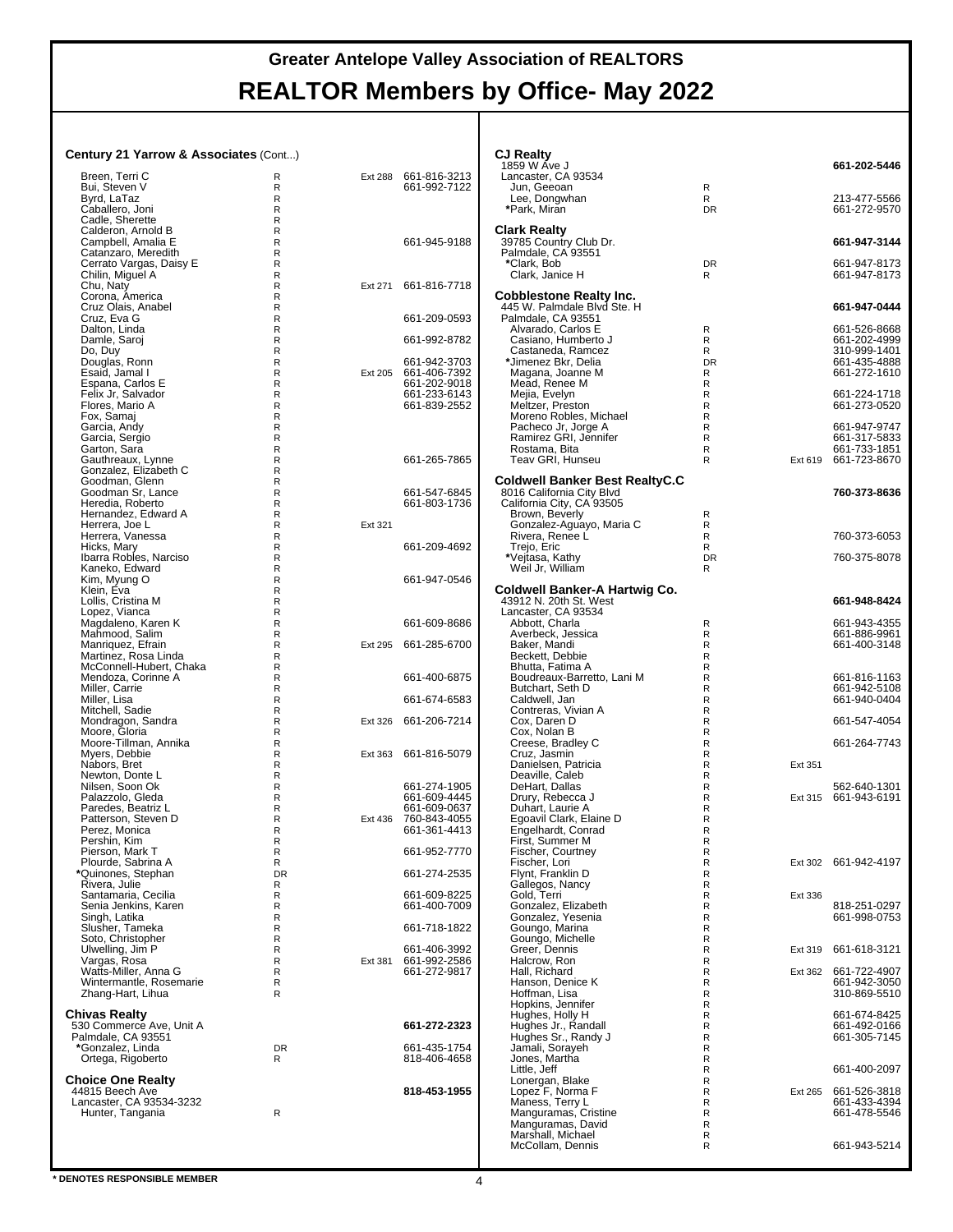#### **Coldwell Banker-A Hartwig Co.** (Cont...)

| Coldwell Banker-A Hartwig Co. (Cont)       |                              |         |                              | <b>Corcoran Global Living (Cont)</b>                  |                   |         |                              |
|--------------------------------------------|------------------------------|---------|------------------------------|-------------------------------------------------------|-------------------|---------|------------------------------|
| McCoy Sr., Horace L                        | R                            |         | 661-341-6040                 | Rubio, Rocio                                          | R                 |         | 661-526-6934                 |
| Miranda, Sonia M                           | R                            |         | 661-713-2027                 | Ruiz, Argentina                                       | R                 |         | 818-793-8548                 |
| Moore, Peter P                             | R                            |         |                              | Valladares, Hugo                                      | R<br>$\mathsf{R}$ |         |                              |
| Murnane, Joyce<br>Northouse, Olga          | R<br>R                       | Ext 334 | 661-943-1390                 | Villatoro, Julio<br>Williams, Miquel                  | R                 |         |                              |
| Noto, Angela                               | R                            |         |                              | Woosley-Santoyo, Donna                                | R                 |         |                              |
| *Patterson, Burl                           | <b>DR</b>                    |         | 661-943-1210                 | Zavalza, Jose                                         | R                 |         |                              |
| Patterson, Debra G                         | R                            |         | 661-718-3900                 |                                                       |                   |         |                              |
| Patterson, Todd                            | R                            |         |                              | <b>Coronado Realty</b>                                |                   |         | 661-810-3283                 |
| Perez Quevedo, Maraya<br>Ramirez, Concha C | R<br>$\mathsf{R}$            |         | 661-948-8424                 | 18273 Soledad Canyon Road<br>Canyon Country, CA 91387 |                   |         |                              |
| Ramirez, Erika                             | $\mathsf{R}$                 |         |                              | *Coronado, George A                                   | DR                | Ext 102 |                              |
| Ramirez, Maria                             | R                            |         |                              | Lucas, Michelle                                       | R                 | Ext 104 |                              |
| Rogers, Hifae P                            | $\mathsf{R}$                 |         |                              |                                                       |                   |         |                              |
| Rouzan, Nicole M                           | R                            |         | 661-450-9117                 | <b>CP Real Estate Company</b>                         |                   |         |                              |
| Ruiz Ponce, Bernardo<br>Salazar, Liliana L | $\mathsf{R}$<br>$\mathsf{R}$ |         |                              | 2608 Bellevue Way<br>Palmdale, CA 93550               |                   |         | 661-466-8504                 |
| Segura, Brandon                            | $\mathsf{R}$                 |         |                              | *Perez, Claudia                                       | DR                |         | 661-466-8504                 |
| Segura, Maria Angela                       | R                            |         | 805-229-5748                 |                                                       |                   |         |                              |
| Seidita, Lydia                             | $\mathsf{R}$                 |         |                              | Cynthia Hernandez, Broker                             |                   |         |                              |
| Shadrick, Sean<br>Stanley, Christina       | $\mathsf{R}$                 |         |                              | 564 Lancaster Blvd                                    |                   |         | 661-916-8092                 |
| Strauss, Steven                            | R<br>$\mathsf{R}$            |         | Ext 343 661-274-1364         | Lancaster, CA 93534                                   |                   |         |                              |
| Taylor, Mary L                             | R                            |         |                              | Gonzalez, Evelin<br>*Hernandez, Cynthia               | R<br>DR           |         | 661-916-8092                 |
| Thompson, Craig                            | R                            |         | 661-789-3550                 |                                                       |                   |         |                              |
| Torres Zverina, Lilyana                    | R                            |         | 661-886-1781                 | D & S Realty                                          |                   |         |                              |
| Torres, Arcelia                            | R                            |         |                              | 957 East Avenue Q-9                                   |                   |         | 661-274-9480                 |
| Valenzuela, Jennifer M                     | R                            |         | 661-406-3351                 | Palmdale, CA 93550                                    |                   |         |                              |
| Wallace, Kristina<br>White, Kirt A         | R<br>R                       |         | 661-256-2414                 | *Urbina, Danny O                                      | DR                |         | 661-733-9770                 |
|                                            |                              |         |                              | Laurie Dame, Broker                                   |                   |         |                              |
| <b>Corcoran Global Living</b>              |                              |         |                              | 4076 Tournament Drive                                 |                   |         | 661-947-6333                 |
| 38700 5th St West                          |                              |         | 661-977-9474                 | Palmdale, CA 93551                                    |                   |         |                              |
| Palmdale, CA 93551                         |                              |         |                              | *Dame, Laurie L                                       | R                 |         | 661-947-6333                 |
| Acevedo, Maria<br>Aguilar, Diana V         | R<br>R                       |         |                              | <b>Pete Dattilo- Broker</b>                           |                   |         |                              |
| Aguilar, Edwin                             | R                            |         |                              | 949 East Palmdale Blvd.                               |                   |         | 661-810-4659                 |
| Amezcua, Jose A                            | $\mathsf{R}$                 |         | 661-998-8823                 | Palmdale, CA 93550                                    |                   |         |                              |
| Arias, Jorge O                             | R                            |         |                              | *Dattilo, Pete                                        | DR                |         | 661-810-4659                 |
| Arroyo, Miguel                             | R                            |         |                              |                                                       |                   |         |                              |
| Banaga, Susana M                           | $\mathsf{R}$                 |         |                              | <b>Dilbeck Real Estate</b>                            |                   |         |                              |
| Bandek, Sonia M<br>Barrera, Maria A        | ${\sf R}$<br>$\mathsf{R}$    |         | 818-585-5378<br>213-422-5745 | Suite #100<br>1030 Foothill Blvd.                     |                   |         | 818-949-7620                 |
| Benitez, Oscar R                           | $\mathsf{R}$                 |         |                              | La Canada Flintridge, CA 91011                        |                   |         |                              |
| Boisjolie, Guadalupe                       | R                            |         |                              | Scott, Portia                                         | R                 |         |                              |
| Cabrera, Leidis M                          | $\mathsf{R}$                 |         |                              |                                                       |                   |         |                              |
| Cardenas, Fabiola                          | $\mathsf{R}$                 |         |                              | <b>Diplomat Realty</b>                                |                   |         |                              |
| Cardenas, Lourdes<br>Castro, Fernando      | $\mathsf{R}$<br>R            |         |                              | 829 W. Palmdale Blvd #116<br>Palmdale, CA 93551       |                   |         | 661-810-3323                 |
| Cooper, Kevin S                            | $\mathsf{R}$                 |         |                              | *Wyche, Ralph H                                       | <b>DR</b>         |         | 661-810-3323                 |
| Del Rio, Nydia                             | $\mathsf{R}$                 |         | 661-400-9778                 |                                                       |                   |         |                              |
| Del Rio, Ruben                             | R                            |         |                              | <b>Dominguez Realty Group</b>                         |                   |         |                              |
| Diaz, Virginia                             | R                            |         |                              | 2851 West Ave L. # 247                                |                   |         | 661-206-9587                 |
| Durham, Susan<br>Fox, Susan M              | $\mathsf{R}$<br>R            |         | 661-400-4895<br>661-947-2534 | Lancaster, CA 93536                                   | <b>DR</b>         |         | 661-265-5021                 |
| Galicia, Wendy S                           | $\mathsf{R}$                 |         |                              | *Dominguez, Claudia G                                 |                   |         |                              |
| Garcia Fierro, Jorge I                     | R                            |         |                              | <b>Dominion Properties</b>                            |                   |         |                              |
| Garcia, Arvin                              | R                            |         |                              | 38609 Erika Lane                                      |                   |         | 661-723-8400                 |
| Gonzalez, Nestor                           | $\mathsf{R}$                 |         |                              | Palmdale, CA 93551                                    |                   |         |                              |
| Harmon, Marnyke                            | R                            |         |                              | Evenson, Daniel                                       | R                 |         |                              |
| Hernandez, Jaime<br>Hernandez, Kevin       | R<br>$\mathsf{R}$            |         |                              | *Haynes, John E                                       | <b>DR</b>         |         | Ext 101 661-816-4448         |
| Hernandez, Martin J                        | R                            |         |                              | Drt Pddlr/DP Comm Bkrg                                |                   |         |                              |
| Hernandez, Socorro                         | R                            |         | 661-947-0444                 | 38839 N. 20th St. E., Ste. A.                         |                   |         | 661-273-2664                 |
| Jimenez. Leticia                           | R                            |         | 661-273-8018                 | Palmdale, CA 93550                                    |                   |         |                              |
| Jones, Raymond A                           | R                            |         |                              | *Clark Brown, Rosalie                                 | DR                |         | 661-273-2664                 |
| Kracke, Adriana<br>Louis, Lorraine         | R<br>R                       |         |                              | Flanagan, Michelle                                    | R                 |         |                              |
| Martin, Armand                             | R                            |         |                              | Dwell California Real Estate &                        |                   |         |                              |
| Martinez, Carlos                           | R                            |         |                              | 22144 Clarendon St. Ste 200                           |                   |         | 818-451-9912                 |
| Martinez. Crystal I                        | R                            |         |                              | Woodland Hills, CA 91367                              |                   |         |                              |
| Martinez, Enedina                          | R                            |         | 661-285-3052                 | Johnson Jr., Ronald G                                 | R                 |         | 661-718-0525                 |
| Mata, Leticia                              | R                            |         | 661-674-5948                 |                                                       |                   |         |                              |
| Matuz, Leonardo<br>Mendez, Raymund         | R<br>R                       |         | 661-478-6819                 | <b>Dynamic Realty Inc.</b><br>2531 Olive Drive. Ste D |                   |         | 661-538-1080                 |
| Menjivar, Mario                            | R                            |         | 818-429-6133                 | Palmdale, CA 93550                                    |                   |         |                              |
| Montoya, Lidia                             | R                            |         |                              | Gevargis, Linda                                       | R                 |         | 661-567-0770                 |
| Munoz Jr, Alvaro                           | R                            |         |                              |                                                       |                   |         |                              |
| Navarro, Maria V                           | R                            |         | 661-947-8908                 | East Valley R.E.                                      |                   |         |                              |
| Navas Ampuero, Jose                        | R                            |         |                              | 40303 170th Street East                               |                   |         | 661-264-2007                 |
| Nungaray, Yanet<br>Paredes, Jovani         | R<br>R                       |         |                              | Palmdale, CA 93591<br>Crawford, Deborah               | R                 |         |                              |
| Pelayo, Angel                              | R                            |         |                              | Crawford, John D                                      | R                 |         |                              |
| Perez, Eduardo                             | R                            |         |                              | *Estrada, Edwin J                                     | <b>DR</b>         |         | 661-202-5610                 |
| Perez, Maritza                             | R                            |         |                              | Gagne, Darlene J                                      | R                 |         | 661-400-1126                 |
| Pineda, Wilmer                             | R                            |         |                              | Howard, Mary                                          | R                 |         | 661-350-6008                 |
| Rico, Analuisa<br>Rivas, Steve             | R<br>R                       |         |                              | Jacobs, Deborah<br>LeFebvre, Amanda                   | R<br>R            |         | 760-662-3209<br>661-609-3598 |
| Rivera, Maria G                            | R                            |         |                              | Rivera, Marcie                                        | R                 |         | 661-726-2667                 |
| Romero, Lupita                             | R                            |         |                              | Schmidt, Yunhe                                        | R                 |         | Ext 119 661-264-4571         |
|                                            |                              |         |                              |                                                       |                   |         |                              |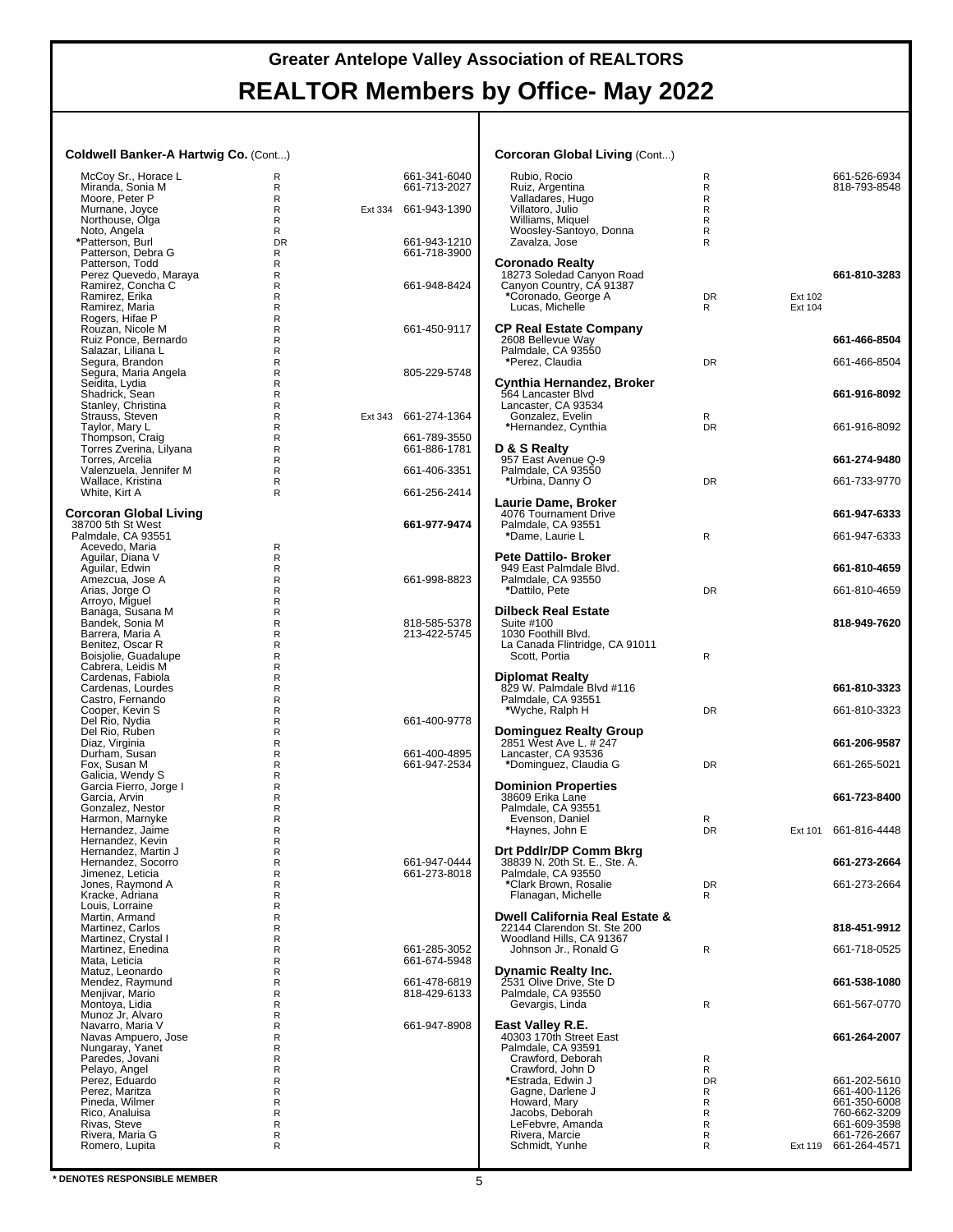| <b>EDL Properties</b><br>2211 West Avenue K-14                |           |          | 661-726-7055                 | eXp Realty of California, Inc. (Cont)           |              |         |                              |
|---------------------------------------------------------------|-----------|----------|------------------------------|-------------------------------------------------|--------------|---------|------------------------------|
| Lancaster, CA 93536                                           |           |          |                              | Cassal, Daniella                                | R            |         |                              |
| *Luman, Edward                                                | DR        |          | 661-726-7055                 | Castellano, Manuel<br>Charles, Erin             | R<br>R       |         | 661-802-9984                 |
| Elevate Real Estate Group<br>445 W. Palmdale Blvd. Ste B      |           |          | 661-480-5055                 | Charles, Laura D<br>Cisneros, Grecia P          | R<br>R       |         |                              |
| Palmdale, CA 93551                                            |           |          |                              | Clearwater, Willow                              | $\mathsf R$  |         | 661-825-6903                 |
| Jones, Alicia<br>McDonald, Nicholas                           | R<br>R    |          |                              | Crawford, Tammy<br>Day-Fowler, Odel             | R<br>R       |         | Ext 207 661-478-9526         |
| Ordonez, Lesny A                                              | R         |          |                              | De Jesus Diaz Cruz, Rodolfo                     | R            |         |                              |
| <b>Endless Dreams Realty</b>                                  |           |          |                              | Delgado, Guadalupe<br>Devoto, Rebecca           | R<br>R       |         |                              |
| P.O.Box 9525                                                  |           |          | 661-547-0211                 | DeYoung, Michael                                | R            |         | 661-305-0453                 |
| Lancaster, CA 93539<br>*Mitchell, Angela                      | DR        |          | 661-945-4458                 | Douglas, Michael<br>Duterte Abad, Edward T      | R<br>R       |         | 661-202-7635                 |
| <b>Essence Real Estate Consultant</b>                         |           |          |                              | Economu, Kyle<br>Egstrom, Leonard               | R<br>R       |         | 661-802-2895                 |
| 1008 W. AVe M-14. Ste F                                       |           |          | 661-575-9000                 | Egstrom, Shari                                  | R            |         |                              |
| Palmdale, CA 93551<br>Corado, Rodrigo                         | R         |          |                              | Elias-Lopez, Elizabeth<br>Ellis, Jennifer       | R<br>R       |         |                              |
| Reina, Felipe                                                 | R         |          |                              | Escobar, Luis                                   | R            |         |                              |
| Reina, Suzann L<br>Rico, Carmen                               | R<br>R    |          |                              | Estrada, Hervi E<br>Evans, Aaron M              | R<br>R       |         |                              |
| *Simmons, Barb                                                | <b>DR</b> |          | 661-575-9000                 | Fitzgerald-Harris, Anna                         | R            |         | 661-948-1550                 |
| Tapia, Ray                                                    | R         |          | 661-944-1206                 | Flores, Julio<br>Freeman, Lisa M                | R<br>R       |         | 661-400-1857                 |
| <b>Etheline Taylor Realty &amp; Assoc</b><br>3143 Coyote Road |           |          | 661-538-1927                 | Galloway, Robert<br>Gant, Angelo                | R<br>R       |         |                              |
| Palmdale, CA 93550                                            |           |          |                              | Glancy, Nicole                                  | R            |         |                              |
| *Taylor, Etheline                                             | <b>DR</b> |          | 661-265-7760                 | Gonzales, Pete<br>Guenther, Jacob               | R<br>R       | Ext 237 |                              |
| <b>Ethos International Real Estat</b>                         |           |          |                              | Halajyan, Kristine                              | R            |         | 661-361-5314                 |
| 190 Sierra Court Unit A316<br>Palmdale, CA 93550              |           |          | 949-572-7743                 | Hale, Rebeca<br>Hanley, Rebecca L               | R<br>R       |         |                              |
| Aquirre, Roxanne N                                            | R         |          |                              | Hanson, Robin D                                 | R            |         | 661-917-8308                 |
| Carranza, Cesia C<br>Cervantes, Aaron                         | R<br>R    |          | 661-839-4931                 | Harrison, Anita<br>Hartley, Kirk                | R<br>R       |         | 805-490-3867                 |
| Chavez, Andy<br>Contreraz. J.D.                               | R<br>R    |          |                              | Hawley, Linda<br>Henderson, Khalil              | R<br>R       |         | 661-227-0485                 |
| Cruz, Abraham                                                 | R         |          |                              | Hepburn, Sunsherrae                             | R            |         |                              |
| Diaz, Anthony<br>Ento, Cedric                                 | R<br>R    |          |                              | Hernandez, David<br>Hernandez, Harold F         | R<br>R       |         | 818-979-5070                 |
| Garcia Valenzuela, Juan                                       | R         |          |                              | Hersey, Mandi                                   | R            |         |                              |
| Gomez Diaz, Nelson E<br>Henley Anderson, Margo                | R<br>R    |          |                              | Hoffman, Cherie<br>Jimenez, Jackquelynne        | R<br>R       |         | 661-618-9283                 |
| Omeira, Hash                                                  | R         |          |                              | Johnson Jr., Andrew J                           | R            |         | 661-816-3173                 |
| Pool, Zachery<br>Serrano, Jenny                               | R<br>R    |          |                              | Kendrix Jr, Datron T<br>Knight, Camden          | R<br>R       |         | 661-317-6644                 |
| Toledo, Laura                                                 | R         |          |                              | La Torre, Diego<br>Lewis, Patricia R            | R<br>R       |         | 661-916-6842                 |
| <b>Eurtacia &amp; Associates</b>                              |           |          |                              | Linder, Cynthia                                 | R            |         | 661-361-9023                 |
| 43001 40th St East<br>Lancaster, CA 93535                     |           |          | 661-816-7042                 | Linder, Eric<br>Magruder, Connie                | R<br>R       |         | 661-874-9795                 |
| *Bodle, Eurtacia T                                            | DR        |          | 661-816-7042                 | Maldonado, Margie R                             | R            |         |                              |
| Evans & Company, Inc.                                         |           |          |                              | Maldonado, Richard<br>Marquez, Angie A          | R<br>R       |         |                              |
| 1083 James Way                                                |           |          | 760-382-8031                 | Marshall, Diana J                               | R            |         |                              |
| Arroyo Grande, CA 93420<br>*Evans, David W                    | DR        |          | 760-373-7287                 | Martinez, Amanda<br>Martinez Jr, Julio          | R<br>R       |         | 661-435-1148                 |
| <b>Exit Diamond Realty</b>                                    |           |          |                              | Martinez, Noemi<br>McAnallen, Barbara           | R<br>R       |         |                              |
| 44217 10th St. West                                           |           |          | 661-860-9810                 | McCoy, Catherine                                | $\mathsf{R}$ |         | 661-974-2518                 |
| Lancaster, CA 93534<br>Babane Dekay, Gabriella                | R         |          |                              | McMicken, Robert<br>Mendez, Javier              | R<br>R       |         | 661-364-6471                 |
| Deaville, Alma                                                | R         |          | 051-051-8051                 | Monroe, Michael                                 | R            |         |                              |
| Floyd-Wines, Ellen<br>Grupi, Kamae                            | R<br>R    |          | 661-992-2051                 | Montalvo, Paul<br>Mortimer, Monica              | R<br>R       |         |                              |
| Harris, Kimberly<br>Hill. Cherokee                            | R<br>R    |          | 661-234-4220<br>310-383-9934 | Mosman, Desirea<br>Navarro, Evelyn Y            | R<br>R       |         | 661-810-7986<br>661-341-0145 |
| Johnson, LaJoyce                                              | R         |          | 661-948-7320                 | Navarro-Villasana, Kelli Anne                   | R            |         | 661-384-8543                 |
| Orantes, Latrice A<br>Spann, Lee Ann                          | R<br>R    | Ext 689  | 661-945-1241<br>661-722-0138 | Nordstrom, Cynthia A<br>Oates, Tara             | R<br>R       |         | 661-361-4026                 |
| Townsend, Ashley                                              | R         |          |                              | Orellana, Carla                                 | R            |         |                              |
| *Ward, John M                                                 | <b>DR</b> |          | 661-860-9810                 | Ounkumuang Portugal, Luna C<br>Perdomo, Claudia | R<br>R       |         | 661-236-6523                 |
| eXp Realty of California, Inc.                                |           |          |                              | Pereira, Maria                                  | R            |         |                              |
| 2603 Camino Ramon Ste 200<br>San Ramon, CA 94583              |           |          | 888-832-7179                 | Rafeh, Rima<br>Reifenstahl, Mark                | R<br>R       |         | 661-236-8899                 |
| Acevedo, Estela<br>Aquino, Cintia                             | R<br>R    | Ext 363  |                              | Robertson, Lindsay<br>Rosales, Valerie R        | R<br>R       |         | 661-220-9282                 |
| Argueta, Silvia M                                             | R         |          | 661-538-9089                 | Rosendahl, Monique                              | R            |         |                              |
| Armstrong, Deanna<br>Armstrong, Jenifer L                     | R<br>R    |          |                              | Rothgery, Laura<br>Roycroft, Dawn               | R<br>R       |         | 661-492-4605                 |
| Avalos, Edwin                                                 | R         |          |                              | Scarborough, Marc A                             | R            |         |                              |
| Bayard, Kathi<br>Becker, George J                             | R<br>R    |          | 661-339-2285<br>661-233-3899 | Schiff, Siranoush K<br>Scott, Michael           | R<br>R       |         | 310-713-1768                 |
| Bockness, Glen                                                | R         |          |                              | Shannon, Jeri                                   | R            |         |                              |
| Brashears, Felicia<br>Burnell, Tammy                          | R<br>R    | Ext 5285 | 661-220-0784                 | Shaw, Mary J<br>Skultety, Sandra                | R<br>R       |         | 661-471-9175                 |
| Cacciacarne, Ashlee<br>Cacciacarne, Christina                 | R<br>R    |          | 661-675-9530                 | Smith, Anthony<br>Smith, Robert                 | R<br>R       |         | 661-361-0257                 |
|                                                               |           |          |                              |                                                 |              |         |                              |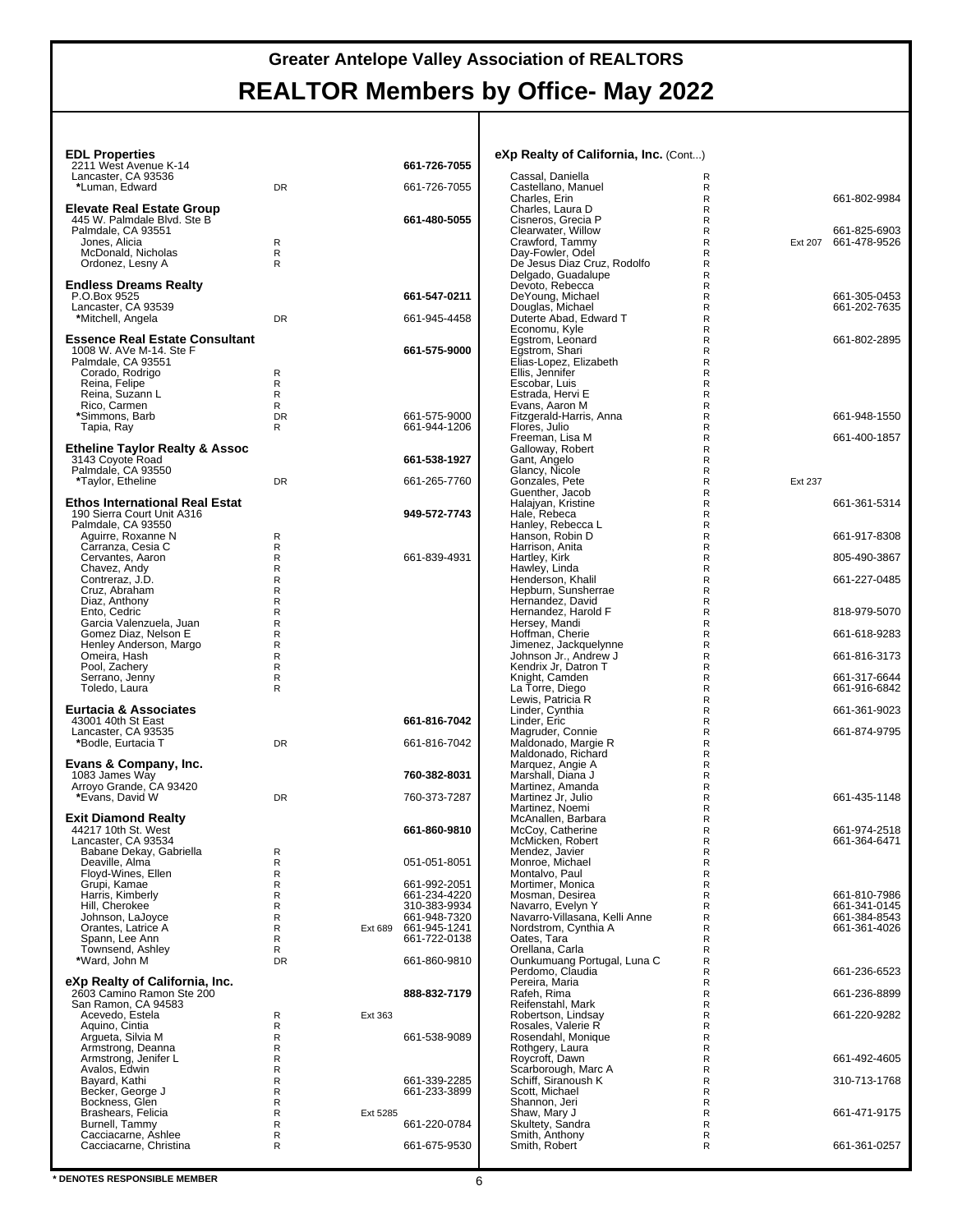| eXp Realty of California, Inc. (Cont)<br>Smith, Tiphani L                 | R                      | 661-492-1345                                 | Front Row R, Inc.<br>33321 Santiago Rd<br>Acton, CA 93510                           |                   | 661-714-8708                 |
|---------------------------------------------------------------------------|------------------------|----------------------------------------------|-------------------------------------------------------------------------------------|-------------------|------------------------------|
| Stafford, Paula<br>Stewart, Jennifer<br>Stinson, Dexter                   | R<br>R<br>R            |                                              | Maestri, Jennifer<br>Frontier Brokers, Inc.                                         | $\mathsf{R}$      |                              |
| Suira, Emy<br>Tarazi II, Farris E<br>Torres, Mari                         | R<br>R<br>$\mathsf{R}$ | $0 - 0 - 0$<br>661-388-0575<br>661-317-0668  | #222<br>2151 E. Convention Center Way<br>Ontario, CA 91764                          |                   | 909-354-8000                 |
| Toso, Cathy<br>Urban, Sam                                                 | R<br>R                 | Ext 285 661-622-4277                         | Del Salto, Nancy E<br>Zaragoza, Adriana                                             | R<br>R            |                              |
| Valle, Veronica<br>Vallejo, Victor<br>Van Wormer, Brandon                 | R<br>R<br>R            | 323-387-2601                                 | <b>G&amp;K Realty</b><br>19946 1/2 Ventura Blvd.                                    |                   | 213-413-4598                 |
| Vejar, Elizabeth<br>Williams, Deanna<br>Wilson-Roberts, La Donna R        | $\mathsf{R}$<br>R<br>R |                                              | Woodland Hills, CA 91364<br>Abeja, Estephan<br>*Burga, George L                     | R<br><b>DR</b>    | 818-632-9935                 |
| Younger, Cole<br>eXp Realty of California Inc                             | R                      |                                              | Burga, George W<br>Ceballos, Ismael<br>Nunez, David J                               | R<br>R<br>R       |                              |
| 190 Sierra Ct. Ste B209                                                   |                        | 000-000-0000                                 |                                                                                     |                   |                              |
| Palmdale, CA 93550<br>Artiga, Lily<br>Contreras, Jackie                   | R<br>R                 | 661-816-3936<br>661-946-6506                 | Gannon Realty Group, Inc.<br>1137 West Ave. M-14, Ste. #103<br>Palmdale, CA 93551   |                   | 661-522-3177                 |
| Huerta Castillo, Elizabeth<br>Hunt, Michele M<br>Hunt, Patrick J          | R<br>R<br>R            | 661-733-5408<br>661-733-5407                 | *Gannon, Scott<br>Gannon, Tina                                                      | <b>DR</b><br>R    | 661-259-1145                 |
| Mayol, Joe<br>Mejia, Roberto V<br>Meza, Pablo                             | R<br>R<br>R<br>Ext 14  | 661-456-2213<br>661-618-2599<br>661-974-5924 | <b>Jeffrey Scott Gardner, Broker</b><br>4511 Otter Court<br>Palmdale, CA 93551      |                   | 661-816-1428                 |
| Montoya, Celeste<br>Ramos, Oscar                                          | R<br>Ext 11<br>R       | 818-266-9626<br>661-718-2824                 | *Gardner, Jeff S                                                                    | <b>DR</b>         | 661-816-1428                 |
| Ruiz Ramirez, Jacquelyn<br>Sanchez GRI, Daniel<br>Trancoso, Adriana       | R<br>R<br>R            |                                              | <b>Gately Properties</b><br>28103 Vista View Dr<br>Santa Clarita, CA 91351          |                   | 661-220-5506                 |
| Yarrow, Cynthia A<br><b>Exsell Realty</b>                                 | R                      | 661-609-9891                                 | Gately, Earl S<br><b>Global Premier Properties, Inc.</b>                            | $\mathsf{R}$      | Ext 702 661-400-8334         |
| Suite B<br>530 Commerce Ave.<br>Palmdale, CA 93551                        |                        | 661-726-5577                                 | 15545 Devonshire St #103<br>Mission Hills, CA 91345<br>Solorio, Jonathan I          | $\mathsf{R}$      | 818-891-3016                 |
| *Lohman, Slade<br>Rucker, Nicole M<br>Schaeffer, Luis D                   | <b>DR</b><br>R<br>R    | 661-965-2117<br>661-718-5891                 | Globe and Anchor Realty, Inc.<br>10722 White Oak #5                                 |                   | 818-825-0546                 |
| <b>F&amp;L Propety Management &amp; Sales</b>                             |                        |                                              | Granada Hills, CA 91344<br>Dhaliwal, Jesse                                          | $\mathsf{R}$      | 661-236-6424                 |
| 41856 30th St West<br>Palmdale, CA 93551<br>*Tocco, Frank                 | DR                     | 661-965-2087                                 | Golden Atlas Realty<br>829 W Palmdale Blvd Ste 131                                  |                   | 661-265-1922                 |
| <b>Family Realty &amp; Associates</b><br>860 E Ave K. Ste A               |                        | 661-339-3360                                 | Palmdale, CA 93551-4261<br>Ratliff, Patricia                                        | $\mathsf{R}$      |                              |
| Lancaster, CA 93535<br>*Hernandez, Maricela<br>Nolasco, Wilfredo          | DR<br>R                | 818-331-1920<br>661-317-6160                 | <b>Golden Foundation Realty</b><br>445 W. Palmdale Blvd Ste Q<br>Palmdale, CA 93551 |                   | 661-265-1031                 |
| <b>Fierros Realty &amp; Associates</b><br>3808 West Ave N                 |                        | 661-406-7697                                 | Godinez, Salvador<br>Ramos, Ana P                                                   | R<br>$\mathsf{R}$ |                              |
| Palmdale, CA 93551<br>*Fierros, Dalila                                    | DR                     | 661-406-7697                                 | Golden Properties & Investment<br>38279 6th St. East                                |                   | 661-265-8136                 |
| Mendiola, Matthew<br><b>First Look Realty</b>                             | R                      |                                              | Palmdale, CA 93550<br>Ayala, Edwin F<br>Duarte, Mario L                             | R<br>DR           | 660-285-3924<br>661-265-8136 |
| 36546 El Camino Dr.<br>Palmdale, CA 93551<br>*Wehunt, Charles             | DR                     | 661-478-1189<br>661-478-1189                 | Hernandez, David A<br>Jacobo, Jason<br>Sandoval, Saul                               | R<br>R<br>R       | 818-800-6647                 |
| First Team Real Estate                                                    |                        |                                              | <b>Golden Real Estate Investments</b>                                               |                   |                              |
| 20100 Brookhurst St.<br>Huntington Beach, CA 92646<br>Colbert, John M     | R                      | 949-503-8916<br>661-722-7287                 | 40015 Sierra Hwy. Ste B 270<br>Palmdale, CA 93550<br>Jaghasbanian, Michael          | R                 | 818-462-5676<br>818-886-5430 |
| <b>Flat Rate Realty</b>                                                   |                        |                                              | Medrano, Emilio<br>*Reyes, Pablo                                                    | R<br><b>DR</b>    | 661-802-2851<br>323-493-6424 |
| 42035 12th St West, Suite 102<br>Lancaster, CA 93535<br>Gutierrez, George | R                      | 661-471-9210<br>646-801-3564                 | <b>Golden Valley Real Estate</b><br>2030 West Ave O4                                |                   | 661-273-0202                 |
| Mondragon, Patricia<br>Moreno, Octavio M                                  | R<br>R                 | 661-860-3983                                 | Palmdale, CA 93551<br>*Smith, Debra                                                 | <b>DR</b>         | 661-877-8128                 |
| Sanchez, Nadia<br>Tran Ly, Danny                                          | R<br>R                 | 661-902-3767                                 | Smith, Richard J<br>GoPro Realty, Inc.                                              | R                 | 661-803-7610                 |
| Found It Homes, Inc.<br>2 Carlson Pkwy #420<br>Plymouth, MN 55447         |                        | 661-233-4256                                 | 1605 E Palmdale Blvd. Ste F<br>Palmdale, CA 93550<br>Cardona, Maria L               | R                 | 661-339-4447                 |
| *Carlton, James<br><b>Franklin Realty &amp; Investments</b>               | DR                     |                                              | Chiquillo-Rubio, Lorena<br>Elmehy, Shady<br>Gonzalez, Adrianna                      | R<br>R<br>R       | 661-200-8089                 |
| 5022 West Avenue N Ste 102-76<br>Palmdale, CA 93551                       |                        | 661-579-4712                                 | Gonzalez, Gerardo<br>*Gonzalez, Manny                                               | R<br><b>DR</b>    | 661-860-7292                 |
| *Franklin, Sherman                                                        | DR                     | 818-266-1808                                 | Loya, Casey<br>Miranda, Oscar<br>Santacruz, Tatiana P                               | R<br>R<br>R       |                              |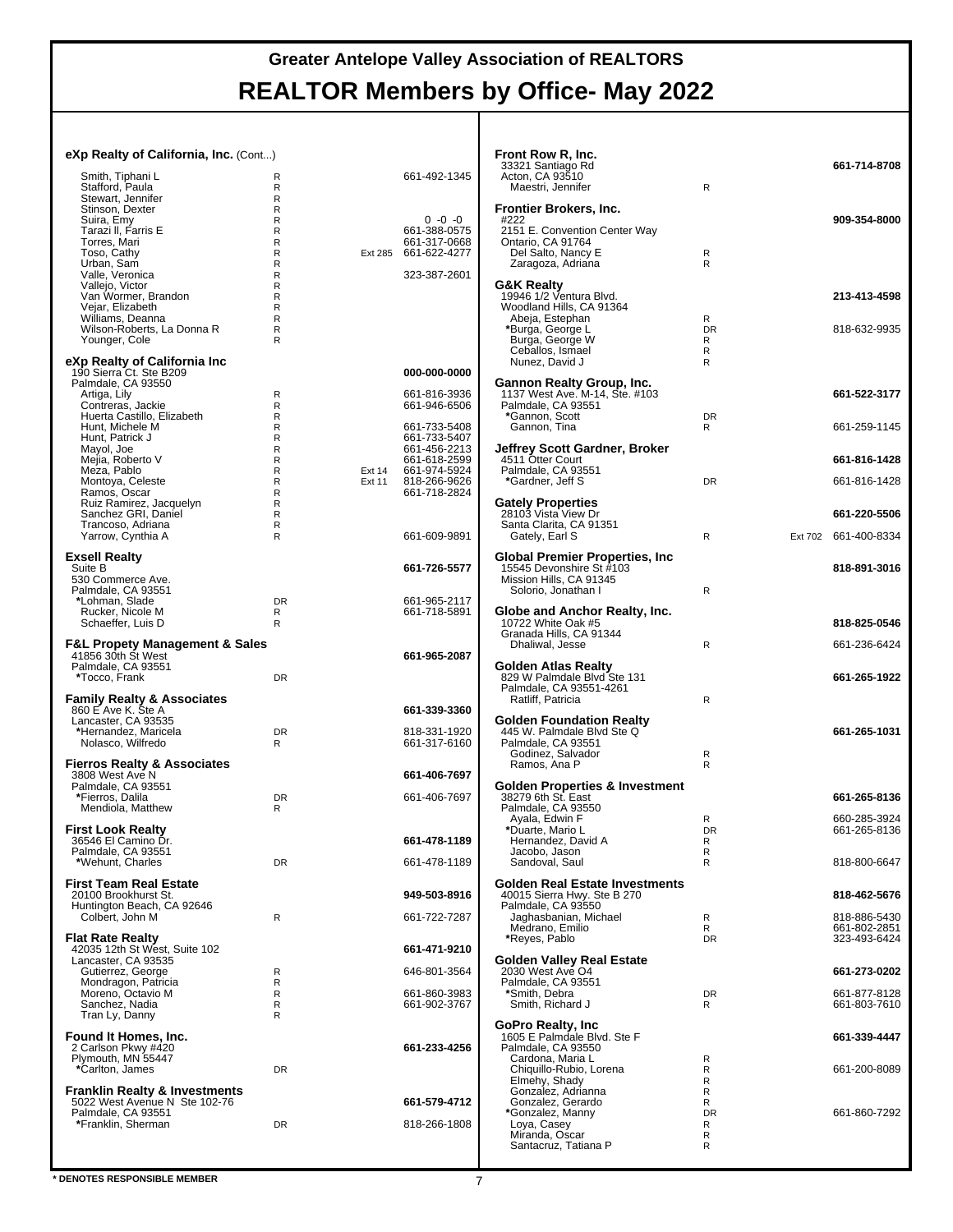| <b>Harcourts Beverly Hills</b><br>409 Canon Dr                       |                | 424-245-9700 | HomeBased Enterprise, Inc.<br>25050 Avenue Kearny     |                              |                    | 800-568-8922                                 |
|----------------------------------------------------------------------|----------------|--------------|-------------------------------------------------------|------------------------------|--------------------|----------------------------------------------|
| Beverly Hills, CA 90210                                              |                |              | Valencia, CA 91355                                    |                              |                    |                                              |
| Macpherson, Arlene<br>Parong, Marla                                  | R<br>R         |              | *Morales, Joe A                                       | <b>DR</b>                    |                    | 800-568-8922                                 |
|                                                                      |                |              | <b>HomeBased Realty</b>                               |                              |                    |                                              |
| David Harmer, Broker<br>2064 West Ave J #146                         |                | 661-441-5873 | 42402 10th St. West, Suite J<br>Lancaster, CA 93534   |                              |                    | 800-568-8922                                 |
| Quartz Hill, CA 93536                                                |                |              | Aleman, Marisol                                       | R                            |                    |                                              |
| *Harmer, David J                                                     | <b>DR</b>      | 818-206-8700 | Allen, Angela M<br>Allen, Carl D                      | R<br>$\mathsf{R}$            |                    | 661-317-0176                                 |
| <b>Harris &amp; Associates Inc</b>                                   |                |              | Allison, Shari L                                      | R                            |                    |                                              |
| 42306 10th St West. Ste B                                            |                | 661-945-1175 | Barcelona, Henry                                      | $\mathsf{R}$                 |                    | Ext 202 661-609-4422                         |
| Lancaster, CA 93534<br>Harris, Anna Lori                             | R              |              | Breul, Debi<br>Brooks, Tina A                         | R<br>$\mathsf{R}$            |                    | 818-233-6987                                 |
| *Harris, Howard                                                      | <b>DR</b>      | 661-942-0942 | Brown, Karen T                                        | $\mathsf{R}$                 |                    | 661-857-1603                                 |
| Keegan-Velarde, Alissa                                               | R              | 661-942-0942 | Calvo, Lauren<br>Caputo, Taliah                       | $\mathsf{R}$<br>$\mathsf{R}$ |                    | 661-992-8016                                 |
| Warren M. Harrison, Broker                                           |                |              | Carrasquillo, Jahni                                   | $\mathsf{R}$                 | Ext 259            | 661-722-2999                                 |
| PO BOX 230<br>Sun City, CA 92586                                     |                | 661-224-2067 | Colfer, Rebecca<br>Collins, Tim                       | $\mathsf{R}$<br>R            | Ext 252            | Ext 237 661-272-5673                         |
| *Harrison, Mike                                                      | DR             | 661-224-2057 | Cooper, Mishele L                                     | $\mathsf{R}$                 |                    | 661-533-1950                                 |
|                                                                      |                |              | Cordova, Luz                                          | $\mathsf{R}$                 |                    | 661-406-3684                                 |
| <b>Havens Realty</b><br>4605 Jewel Dr                                |                | 818-674-7523 | Cummings, Fatasha<br>DeLoach, Chris                   | $\mathsf{R}$<br>$\mathsf{R}$ |                    | Ext 208 661-406-2580                         |
| Quartz Hill, CA 93536                                                |                |              | Escobar, Debbie                                       | R                            |                    |                                              |
| *Havens, Tyler<br>Schumacher, Lisa                                   | <b>DR</b><br>R |              | Genz, Chris W<br>Genz, Christine                      | R<br>$\mathsf{R}$            |                    | Ext 213 661-722-6294<br>Ext 214 661-722-6294 |
|                                                                      |                |              | Gideon, Bart                                          | $\mathsf{R}$                 |                    | Ext 215 661-943-5952                         |
| Help U Sell Julian Team                                              |                | 661-483-8322 | Gideon, Jennifer                                      | $\mathsf{R}$                 |                    |                                              |
| 21405 Indain Wells Dr<br>Tehachapi, CA 93561                         |                |              | Gideon, Michael<br>Ginn CRS, Cherie                   | $\mathsf{R}$<br>R            | Ext 294<br>Ext 324 |                                              |
| *Julian, Gary                                                        | <b>DR</b>      |              | Harris, Prosie S                                      | R                            | Ext 108            | 661-273-9277                                 |
| Dean Henderson, Broker                                               |                |              | Haskell, Jared B<br>Haskell, Karin                    | $\mathsf{R}$<br>$\mathsf{R}$ |                    | Ext 219 661-400-2238                         |
| 41130 Heights Dr.                                                    |                | 661-726-9000 | Hernandez, Gisela                                     | $\mathsf{R}$                 |                    | 661-965-7360                                 |
| Palmdale, CA 93551                                                   |                |              | Holmes, Robert L                                      | $\mathsf{R}$                 |                    | Ext 276 661-723-2901<br>661-270-9653         |
| *Henderson, Dean                                                     | DR             | 661-726-9000 | Howe, Kathleen M<br>Humphrey, Valerie                 | R<br>R                       |                    |                                              |
| John Hengel Real Estate                                              |                |              | Imperial, Lorraine A                                  | $\mathsf{R}$                 |                    | Ext 285 661-722-4860                         |
| 6717 Granada Dr.<br>Palmdale, CA 93551                               |                | 818-645-2428 | Jauregui, Juan<br>Linn, Chuck                         | $\mathsf{R}$<br>$\mathsf{R}$ | Ext 225<br>Ext 279 | 661-810-3231<br>661-466-6591                 |
| *Hengel, John H                                                      | DR             | 661-943-9002 | Lipe, Darlene                                         | $\mathsf{R}$                 |                    | 661-940-5159                                 |
| Juan Jose Hernandez, Broker                                          |                |              | Mammos, Mary Ann<br>Manzano II, Frank A               | $\mathsf{R}$<br>R            |                    | 661-274-9382<br>Ext 231 661-265-0401         |
| 703 W. Lancaster Blvd                                                |                | 661-339-3360 | Marshall, Vicki                                       | R                            |                    | Ext 232 661-816-1054                         |
| Lancaster, CA 93534                                                  |                |              | Moore, Brenda                                         | R                            |                    | Ext 218 661-802-6697                         |
| *Hernandez, Juan J                                                   | <b>DR</b>      |              | Morales, Ian J<br>*Morales, Joe A                     | R<br><b>DR</b>               |                    | 661-513-9066<br>800-568-8922                 |
| The Hier Advantage                                                   |                |              | Nevarez, Veronica                                     | R                            |                    | Ext 235 661-878-5821                         |
| Unit A/D 168<br>1008 West Ave M-14                                   |                | 661-400-0705 | Noriega, Veronica<br>Nunez, Felixnando                | R<br>$\mathsf{R}$            |                    | Ext 265 661-944-0889                         |
| Palmdale, CA 93551                                                   |                |              | Perkins, Marilyn                                      | $\mathsf{R}$                 |                    | 661-965-7774                                 |
| Hier, Michael<br>*Hier, Ron                                          | R<br><b>DR</b> |              | Prada, Anna<br>Praster, Naomi                         | $\mathsf{R}$<br>$\mathsf{R}$ |                    | 661-400-5935<br>Ext 115 661-965-1223         |
| Labella, Edgar-Alan                                                  | R              |              | Quinones, Shauna                                      | $\mathsf{R}$                 |                    | Ext 233 661-270-9819                         |
| Vigil, Joshua R                                                      | R              |              | Quintero, Claudette<br>Schreiber, Michelle            | R<br>$\mathsf{R}$            |                    | 661-993-6089<br>661-622-7142                 |
| <b>Hill View Real Estate</b>                                         |                |              | Schroeder, Kristofer                                  | $\mathsf{R}$                 |                    | 661-264-7311                                 |
| PO BOX 1806                                                          |                | 661-722-1710 | Snedigar, Michelle                                    | $\mathsf{R}$                 |                    |                                              |
| Lancaster, CA 93539<br>*Hvolboll, Alan                               | <b>DR</b>      | 661-722-0500 | Sotelo, Sussan<br>Stamsek, Eleanor                    | $\mathsf{R}$<br>R            |                    | 661-586-0380                                 |
|                                                                      |                |              | Sweet, John M                                         | R                            |                    |                                              |
| <b>Himlin Realty &amp; Investments</b><br>41770 12th St. West Ste. E |                | 661-948-8596 | Trussell, Ann                                         | R<br>${\sf R}$               | Ext 248            | 661-713-2358<br>661-886-5381                 |
| Palmdale, CA 93551                                                   |                |              | Velasquez, Juan J<br>Wang, Sabrina                    | $\mathsf{R}$                 |                    | Ext 252 661-948-0760                         |
| *Himlin GRI, Marvin<br>Himlin. Matthew L                             | DR<br>R        | 661-947-7951 | Watts, Teri M<br>White, Cheryl                        | $\mathsf{R}$<br>R            |                    | 661-860-5297                                 |
|                                                                      |                |              | Wiedefeld, Sara                                       | R                            |                    | 661-361-8469                                 |
| <b>Home Ace Realty</b><br>503 Lakeview Drive                         |                | 661-485-6454 | Yu, Janet Y<br>Zitkus, Beverly                        | R<br>R                       |                    | 661-860-1740                                 |
| Palmdale, CA 93551                                                   |                |              | Zuchowski, Collene                                    | R                            |                    |                                              |
| *Garcia, Hector                                                      | DR             | 818-605-5163 |                                                       |                              |                    |                                              |
| <b>Home Pacific Real Estate</b>                                      |                |              | <b>Homebridge Real Estate</b><br>21045 Erwin St Ste A |                              |                    | 818-722-3322                                 |
| 701 Palomar Airport Rd.Ste 300                                       |                | 760-580-2657 | Woodland Hills, CA 91367                              |                              |                    |                                              |
| Carlsbad, CA 92011<br>Holliday, Andrew B                             | R              |              | Rivera, David A<br>Rivera, Irma                       | R<br>$\mathsf{R}$            |                    | 661-400-5759                                 |
|                                                                      |                |              |                                                       |                              |                    |                                              |
| <b>Home Stand Realtor</b><br>6814 Granada Drive                      |                | 661-212-1696 | <b>Homeland Realty</b><br>1450 Sutter St. Ste 503     |                              |                    | 650-771-5947                                 |
| Palmdale, CA 93551                                                   |                |              | San Francisco, CA 94109                               |                              |                    |                                              |
| *Cobos, Patricia                                                     | DR             | 661-212-1696 | *Byrne, Neil                                          | <b>DR</b>                    |                    | 415-867-2596                                 |
| <b>Home Traditions Realty</b>                                        |                |              | <b>HomeQuest Real Estate Corp.</b>                    |                              |                    |                                              |
| 14232 Fruitdale Rd                                                   |                | 661-266-2100 | 14772 Pipeline Ave. Ste#c                             |                              |                    | 909-606-0888                                 |
| Valley Center, CA 92082<br>*Manriques, Art                           | DR             |              | Chino Hills, CA 91709<br>Kellerman, Luz M             | R                            |                    | 661-674-6940                                 |
| Perez, Rosendo V                                                     | R              | 661-946-7882 |                                                       |                              |                    |                                              |
|                                                                      |                |              |                                                       |                              |                    |                                              |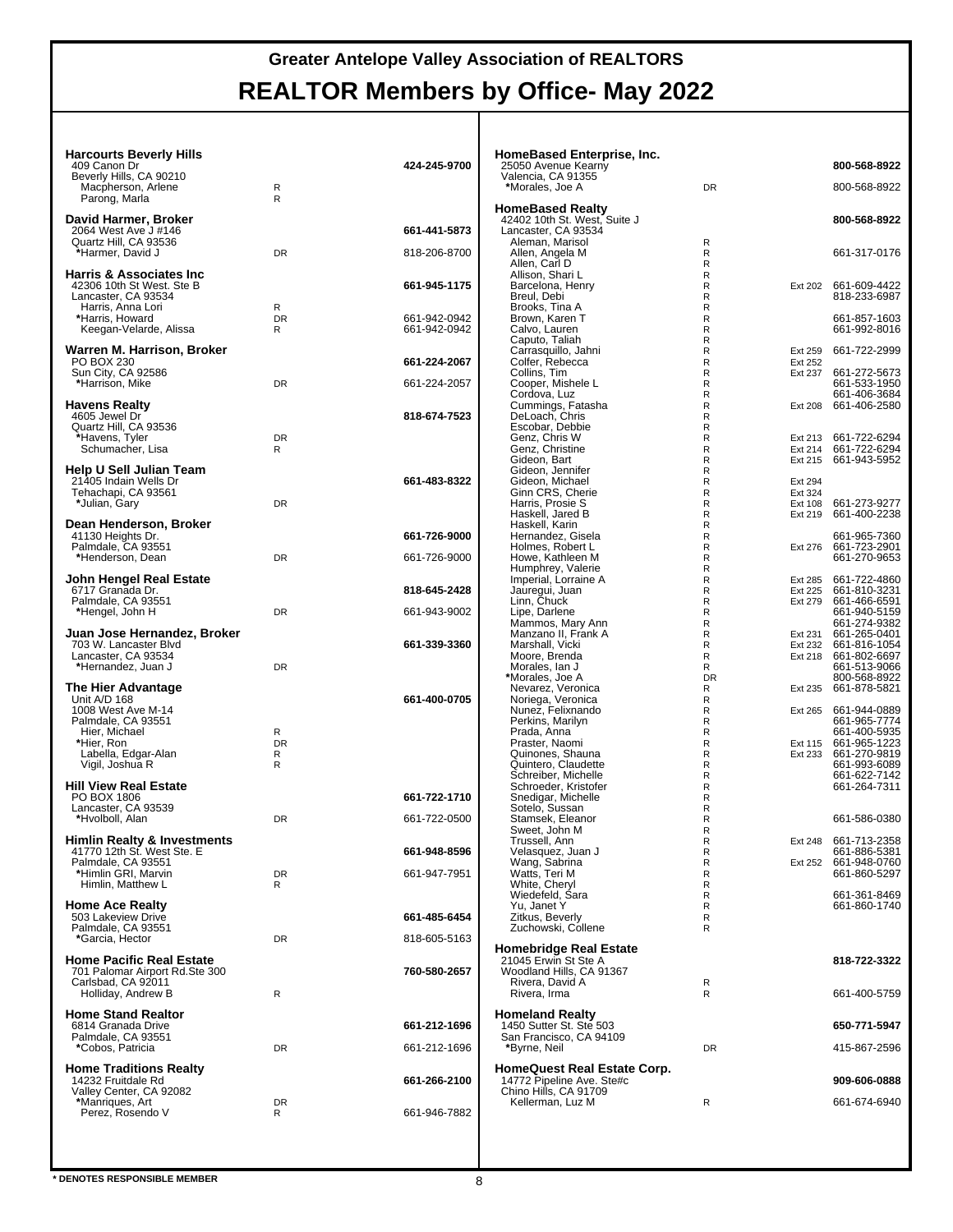| <b>HomeSmart Evergreen Realty</b><br>9901 Irvine Center Dr.<br>Irvine, CA 92618<br>Husar, Shirley A                                 | R                   | Ext 351 | 949-753-7888<br>818-279-3079 |
|-------------------------------------------------------------------------------------------------------------------------------------|---------------------|---------|------------------------------|
| <b>HomeSmart Evergreen Realty</b><br>28361 Constellation Rd. Ste A<br>Valencia, CA 91355<br>Brito, William U<br>Burdian, Jacqueline | R<br>R              |         | 661-295-1000                 |
| Soria, Victor<br><b>HomeSmart Evergreen Realty</b><br>445 West Palmdale Blvd., Ste B<br>Palmdale, CA 93551                          | R                   |         | 661-295-1000                 |
| Ballesteros, Christian G<br>Consuegra, Carol<br>Jackson-Brady, Lorrie T                                                             | R<br>R<br>R         |         | 661-544-6535<br>661-441-0227 |
| Malcolm, Donyette<br>Mesbahi, Benjamin<br>Shamburger, Danida                                                                        | R<br>R<br>R         |         | 661-947-1176<br>818-812-0280 |
| Silva Jr., Roger<br>Soto, Evelia<br>Wasson, Larissa                                                                                 | R<br>R<br>R         |         | 661-436-0263<br>661-878-8038 |
| HueyRich Real Estate Group<br>190 Sierra Ct. Ste B 102                                                                              |                     |         | 661-434-5797                 |
| Palmdale, CA 93550<br>*Knight, Bridget<br>Richards Jr., Cecil<br>Richards, Marshalon                                                | <b>DR</b><br>R<br>R |         | 661-722-2371                 |
| <b>IET Real Estate</b><br>8542 Florence Ave<br>Downey, CA 90240                                                                     |                     |         | 562-353-4483                 |
| *Nicolas, Mischa B                                                                                                                  | <b>DR</b>           | Ext 101 |                              |
| Integrity Realty & Funding<br>37521 Persimmon Lane<br>Palmdale, CA 93551                                                            |                     |         | 661-878-5569                 |
| *Dakwa, Sam O<br>Osei, Isaac                                                                                                        | <b>DR</b><br>R      |         | 661-878-5569                 |
| <b>James Settle Realty</b><br>43545 17th St West<br>Lancaster, CA 93534<br>Betancourt, Selene                                       | R                   |         | 909-816-2821                 |
| Jason Mitchell Real Estate<br>444 Hermosa Ave #101<br>Hermosa Beach, CA 90254<br>Suttles, Diana                                     | R                   |         | 480-725-0117                 |
| Vickers, Leslie Ann<br>JohnHart Real Estate                                                                                         | R                   |         |                              |
| 3115-B Rancho Vista Blvd.<br>Palmdale, CA 93551<br>Cardenas, Heber                                                                  | R                   |         | 818-246-1099                 |
| Costello, Christine J<br>Duncan, Lilly<br>Gibson, Johnnie W                                                                         | R<br>R<br>R         |         | 661-878-2586<br>661-965-3536 |
| Ivory, Shonda<br>Maldonado, Ashley<br>Marquez, Christina R<br>McClellan, James                                                      | R<br>R<br>R<br>R    |         | Ext 264 661-618-7187         |
| Miles, Janice<br>Partamian, Koko<br>Ross, Aimee                                                                                     | R<br>R<br>R         |         | 818-259-1518<br>818-517-3827 |
| Testa, Jennifer<br>Trang, Hue<br>Uribe Gonzales, Giovana Y                                                                          | R<br>R<br>R         |         |                              |
| <b>JohnHart Real Estate</b><br>#100                                                                                                 |                     |         | 661-208-4638                 |
| 24200 Magic Mountain Parkway<br>Valencia, CA 91355<br>Delgado, Brian<br>Inocente, Kimberly                                          | R<br>R              |         |                              |
| JohnHart Real Estate<br>330 N. Brand Blvd #130<br>Glendale, CA 91203<br>Sandhu, Mohammad A                                          | R                   |         | 818-246-1099                 |
| jpBroker.com<br><b>JIM PATTON</b>                                                                                                   |                     |         | 661-943-8090                 |
| P.O.Box 3453<br>Quartz Hill, CA 93586<br>*Patton, Jim<br>Ware Patton, Jennifer                                                      | DR<br>R             |         | 661-943-8090                 |
|                                                                                                                                     |                     |         |                              |

| JWL Investments<br>40916 Woodshire Drive                    |                | 323-394-9906                 |
|-------------------------------------------------------------|----------------|------------------------------|
| Palmdale, CA 93551<br>*Jordan, Willie                       | <b>DR</b>      | 661-943-5814                 |
| Kalie VanMeter, Broker                                      |                |                              |
| PO Box 1411<br>Littlerock, CA 93543                         |                | 661-878-5865                 |
| *VanMeter, Kalie                                            | <b>DR</b>      | 661-878-5865                 |
| Kapri Realty<br>P.O.Box 2075                                |                | 661-209-9370                 |
| Lancaster, CA 93539<br>*Elasaad, M.                         | DR             |                              |
| Kellar - Davis, Inc.                                        |                |                              |
| 16670 Soledad Cyn. Rd.<br>Canyon Country, CA 91387          |                | 661-299-5570                 |
| Wood, Jacob                                                 | R              | 661-264-8550                 |
| Keller Williams VIP Properties<br>26650 The Old Rd. Ste 350 |                | 661-290-3700                 |
| Valencia, CA 91355<br>Alvarado, Gus R                       | R              |                              |
| *Cooper, Scott<br>Olivan Perez, Karla                       | <b>DR</b><br>R | 661-607-3802                 |
| Simons Jr., Chuck                                           | R              | 661-350-1006                 |
| Wimmer, Lucia                                               | R              |                              |
| Keller Williams Realty A.V.<br>Suite B                      |                | 661-538-2800                 |
| 1401 West Rancho Vista Blvd.                                |                |                              |
| Palmdale, CA 93551<br>Abad, Victor                          | R              | 661-951-8215                 |
| Aguilar, Antonette E                                        | R              | 661-860-1731                 |
| Ağuilera, Lissette<br>Alles, Delaila                        | R<br>R         |                              |
| Alonso, Isidro                                              | R              |                              |
| Alvarado, Mirna<br>Alvarado, Nelson                         | R<br>R         | 818-776-8245                 |
| Alvarenga, Brittney                                         | R              |                              |
| Alvarez Yepez, Viviana<br>Andrino, Zoila                    | R<br>R         | 661-916-3040<br>661-943-4648 |
| Anunwah, Jude N                                             | R              | 661-252-5893                 |
| Argyris, Andrew<br>Arnold, Rhonda                           | R<br>R         | 661-400-4899<br>661-810-0376 |
| Arsenian, Harry                                             | R              | 661-609-3134                 |
| Arsenian, Norig                                             | R<br>R         |                              |
| Atchley, Warren<br>Atuahene-Barrie, Nannette                | R              | 510-978-5270                 |
| Avalos, Jesus                                               | R              |                              |
| Avila, Joseph<br>Ballou, Tara                               | R<br>R         |                              |
| Barco, Ashley                                               | R              |                              |
| Bargeman, Cornelia V<br>Barnes, Tammy                       | R<br>R         | 661-266-4301<br>661-874-7957 |
| Bebko, Stephanie                                            | R              |                              |
| Benitez, Rolando R<br>Bennewitz, Michael                    | R<br>R         | 661-445-5168<br>661-943-7786 |
| Bequer, Cecilia                                             | R              |                              |
| Bernal, Aroon<br>Blackwell, Wendell                         | R<br>R         | 818-899-9911                 |
| Blanco, Nanette                                             | R              | 661-723-6864                 |
| Boyle, Leslie A                                             | R<br>R         | 661-478-4647                 |
| Bradley, Logan L<br>Braidman, John J                        | R              | 760-701-0122                 |
| Briones, Andrew G                                           | R              |                              |
| Brown, Chyna<br>Brown, Curtis L                             | R<br>R         | 661-533-3746                 |
| Buckley, Janet                                              | R              | 661-940-4922                 |
| Burroughs, Angel<br>Burton, Alicia M                        | R<br>R         | 661-390-1142<br>661-265-0066 |
| Burton, Ashlee                                              | R              |                              |
| Burton, Steven<br>Busch, Elizabeth                          | R<br>R         |                              |
| Cafuentes, Armando                                          | R              |                              |
| Cardenas, Gustavo<br>Cardenas, Marissa                      | R<br>R         | 661-492-7340                 |
| Carrillo, Nicholas                                          | R              |                              |
| Carroll, Tikar<br>Carter, Queen                             | R<br>R         |                              |
| Castano, Desiree L                                          | R              |                              |
| Castro, Marilem                                             | R              |                              |
| Catalan, Francisco<br>Chamoun, Sam                          | R<br>R         | 661-816-8557<br>661-496-2646 |
| Chapman, Jason B<br>Chappell, Mark                          | R              | Ext 1047 661-209-2375        |
| Chavez Torres, Sonia                                        | R<br>R         | 661-435-0281                 |
| Chavez, Jaime                                               | R              |                              |
| Chen, Judy<br>Chinnery, Patricia                            | R<br>R         | 661-270-6838                 |
| Chirino, Anabel                                             | R              | 661-733-2451                 |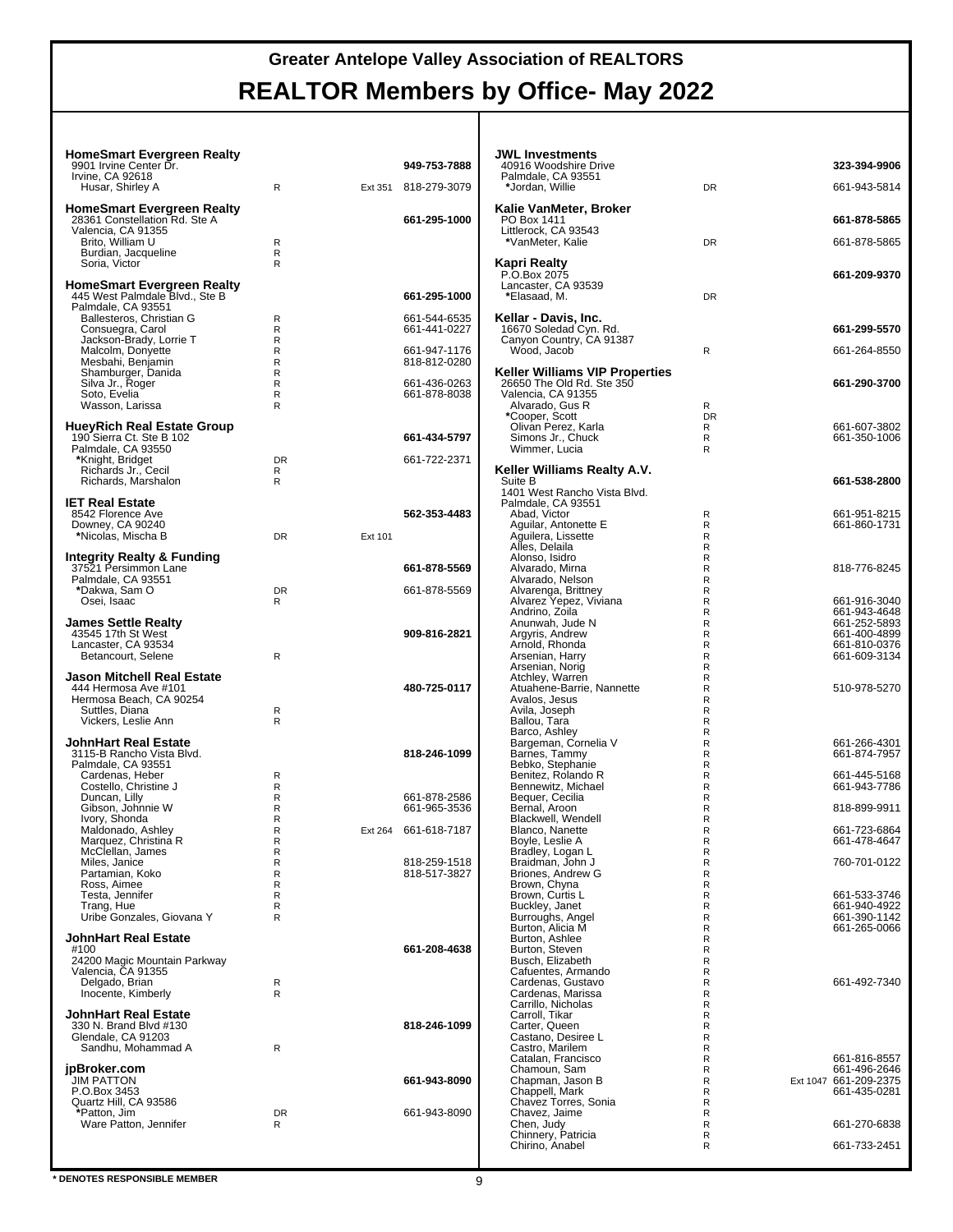#### **Keller Williams Realty A.V.** (Cont...)

| Keller Williams Realty A.V. (Cont)                 |                   |                              | Keller Williams Realty A.V. (Cont)             |                            |         |                              |
|----------------------------------------------------|-------------------|------------------------------|------------------------------------------------|----------------------------|---------|------------------------------|
| Chirino, Carlos                                    | R                 | 661-998-9103                 | Lemus, Isabel A                                | R                          |         | 661-943-9178                 |
| Coats, Anna                                        | R                 | 661-339-0566                 | Lemus. Lisandro R                              | R                          |         |                              |
| Colbert, Heather<br>Constantine, Amy               | $\mathsf{R}$<br>R | Ext 1054 661-733-1969        | Leon, Eric<br>Lightner, Sharrie L              | R<br>$\mathsf R$           |         | 818-257-1137<br>661-675-9969 |
| Contreras, Yosselin B                              | R                 | 818-298-7617                 | Lin, Cindy                                     | $\mathsf R$                |         |                              |
| Cordtz, Jennifer                                   | R                 | 661-492-3510                 | Loa, Rebecca                                   | $\mathsf R$                |         |                              |
| Craft, Zavon                                       | R                 |                              | Lopez, Fabiola                                 | $\mathsf R$                |         |                              |
| Cross, Jocelyn M<br>Cussimonio, Eric               | R<br>R            | 661-285-9611                 | Luna, Ignacio<br>Manasyan, Tigran              | R<br>R                     |         |                              |
| Dame, Laurie L                                     | R                 | 661-947-6333                 | Mang, Kaitlyn                                  | $\mathsf R$                |         |                              |
| Daoud, Charly                                      | R                 |                              | Manzano, Hunter                                | $\mathsf R$                |         |                              |
| Davidson, Erica                                    | R                 | 661-916-7829                 | Martin, Ray E                                  | $\mathsf R$                |         | 661-878-5306                 |
| DeHemmer, Gayle R<br>Deleon, Blanca                | R<br>R            | 661-618-0785                 | Martinez, Édin R<br>Mayorga, Miguel A          | $\mathsf R$<br>$\mathsf R$ |         | 661-533-7303                 |
| Dempster, William                                  | R                 |                              | Mayorga Jr., Miguel A                          | R                          |         | 661-317-0266                 |
| Derryberry, Scott                                  | R                 |                              | Mazariegos, Eugenia J<br>Mazon, Edith          | $\mathsf R$                |         | 310-753-2166                 |
| Diamond, Kesean                                    | R                 |                              |                                                | $\mathsf R$                |         | 661-992-1657                 |
| Diaz, Ivan<br>Diaz, Marguerite                     | R<br>R            | 661-350-4546                 | McKinnon, Marvin J<br>Medina, Jordano          | R<br>$\mathsf R$           |         | 661-947-3000                 |
| Dietzel Jr, Robert L                               | R                 |                              | Mendoza, Doris                                 | R                          |         |                              |
| DiPane, Irma                                       | R                 | 661-400-3740                 | Mendoza, Stephanie J                           | R                          |         |                              |
| Dixon, Jessica L<br>Dollschnieder, Margaret R      | R<br>R            | Ext 1080 661-733-2307        | Mercado, George<br>Miller, Audrey T            | $\mathsf R$<br>$\mathsf R$ | Ext 103 | 661-609-1288                 |
| Dominguez, Ileana Y                                | R                 | 661-349-6857                 | Miller, Carol                                  | R                          |         |                              |
| Dominguez, Oscar J                                 | R                 |                              | Miller, Kimberly                               | $\mathsf R$                |         | 661-526-7528                 |
| Donaldson, Michael                                 | R                 |                              | Minner, Yvonne S                               | R                          |         |                              |
| Drube, Liana<br>Duncan, Dejean                     | R<br>R            |                              | Mitchell, Kenny L<br>Montano, Mario            | R<br>$\mathsf R$           |         | 661-406-2590<br>661-350-5581 |
| Ellis, Darryl                                      | R                 | 661-943-5988                 | Monteon, Daisy                                 | $\mathsf R$                |         |                              |
| Esparza, Mara                                      | R                 | 818-915-2845                 | Monterrosa, Cecilia                            | $\mathsf R$                |         |                              |
| Espinoza, Irving<br>Estep, Monica D                | R<br>R            | 323-864-5701                 | Moody, Fernando<br>Moore, Howard L             | $\mathsf R$<br>R           |         |                              |
| Ewing, Misti                                       | R                 |                              | Mora, Jimmy                                    | R                          |         |                              |
| Fernandez, Juan                                    | R                 |                              | Mora, Jose                                     | $\mathsf R$                | Ext 270 | 661-886-8427                 |
| Ferniza Jr, Manuel                                 | R                 |                              | Morales, Beth E                                | R                          |         | 661-947-7476                 |
| Figueroa, Jerry O<br>Flores, Jose M                | R<br>R            | 661-272-5747                 | Morales, Luz M<br>Mosley-Stokes, Elaine        | R<br>$\mathsf R$           |         | 661-609-7229                 |
| Fraigun, Ed                                        | R                 | Ext 2327 661-886-5208        | Muhammad, Jahad                                | $\mathsf R$                |         |                              |
| Franklin, Aiyana                                   | R                 |                              | Murphy, Joy M                                  | R                          |         |                              |
| Gallina, Alejandra F<br>Galvan, Javier             | R<br>R            | 661-264-7166                 | Myers, Brian<br>Obih, Andrew                   | $\mathsf R$<br>$\mathsf R$ |         |                              |
| Gamboa, Delta M                                    | R                 |                              | Ocegueda, Gloria                               | $\mathsf R$                |         | 661-728-0918                 |
| Ganeshan, Ralph                                    | R                 | 661-951-3624                 | Ocegueda, Isaac                                | $\mathsf R$                |         |                              |
| Garcia, Joseph                                     | R                 | 661-305-2762                 | Olivarri, Jesus                                | R                          |         |                              |
| Garcia, Silvia<br>Garrison, John B                 | R<br>R            |                              | Orellana, Louis J<br>Osborn, Alita             | R<br>$\mathsf R$           |         | 661-341-7602                 |
| Gatton, Albert                                     | R                 |                              | Owens, Lauryn                                  | R                          |         |                              |
| Gatton, Megan                                      | R                 |                              | Pacheco Olguin, Hector R                       | R                          |         |                              |
| George, Tifany<br>Gomez, Sandra                    | R<br>R            | 661-528-9910                 | Paiz, Carlos<br>Paramesvaran, Anusha N         | $\mathsf R$<br>$\mathsf R$ |         | 661-816-6287                 |
| Gonzales, Veronica V                               | R                 |                              | Paramesvaran, Muttaiya                         | R                          |         |                              |
| Gonzales, Yvette L                                 | R                 | 818-554-3401                 | Parmar, Anish                                  | $\mathsf R$                |         |                              |
| Gonzalez, Lizeth A<br>Goodrich, Lakia              | R<br>R            |                              | Parra, Linda<br>Paulauskas, Thomas A           | R<br>R                     |         |                              |
| Gorham, Sherri L                                   | R                 | 661-718-2003                 | Pendergast, Michelle                           | $\mathsf R$                |         | Ext 106 661-305-7091         |
| Gowin GRI, Leslie                                  | R                 | 661-478-4778                 | Peralta, Amy                                   | R                          |         |                              |
| Guerrero, Kim<br>Guerrero, William                 | R<br>R            | 661-209-0646<br>661-317-1875 | Perez Tamayo, Juan<br>Perez, Esther            | R<br>$\mathsf R$           |         |                              |
| Guzman, Aida V                                     | R                 | 661-470-8769                 | Perez, Hilaria                                 | R                          |         |                              |
| Haggett, Loren                                     | R                 |                              | Perez, Jorge E                                 | $\mathsf R$                |         |                              |
| Hale, Jessica                                      | R                 |                              | Perez, Juliette                                | R                          |         |                              |
| Halverson, Jason<br>Hammond, Scott                 | R<br>R            | 661-413-3097<br>310-849-6366 | Perez. Martin<br>Pettigrew, Rachel             | R<br>R                     |         | 661-492-6091                 |
| Hamouda, Kamal                                     | $\mathsf R$       |                              | Pimentel, Monica                               | $\mathsf R$                |         |                              |
| Haney, Antonio                                     | R                 |                              | Plascencia, Bryant                             | $\mathsf R$                |         |                              |
| Harper, Christina<br>Hauke, Clara A                | R<br>R            | 661-947-1852                 | Pleitez, Sonia<br>Porterfield, Delvin          | R<br>$\mathsf R$           |         | 818-201-8790                 |
| Haynes, Michael T                                  | R                 | 843-813-9667                 | Portillo, Jason                                | R                          |         |                              |
| Hemme, Carly                                       | R                 |                              | Price, Amy                                     | R                          |         | 661-942-5010                 |
| Hernandez, Jacqueline                              | R                 | 805-294-3670                 | Quijano, Delmi                                 | $\mathsf R$                |         | 661-305-4742                 |
| Herrera, Cedrina<br>Herrera, Mirna M               | R<br>R            | 818-825-3445                 | Quispe, Paul W<br>Rafeh, Rami                  | $\mathsf R$<br>R           |         |                              |
| Ilic, Brandon                                      | R                 |                              | Rafeh, Sam                                     | $\mathsf R$                |         | 661-274-2124                 |
| Izquierdo, Roland                                  | R                 |                              | Rafeh, Shawn                                   | $\mathsf R$                |         | 661-576-1587                 |
| Jackson, Michael J<br>Jennings, Denzel             | R<br>R            | 661-942-6114                 | Ramirez, Guadalupe<br>Ramos, Erick             | R<br>$\mathsf R$           |         |                              |
| Jennings, Shomari                                  | R                 |                              | Reyes, Betty                                   | $\mathsf R$                |         |                              |
| Ji. Linda M                                        | R                 | 213-663-9928                 | Rodriguez, Nancy                               | R                          |         |                              |
| Jimenez, Teresa<br>Johnson, Ashley                 | R<br>R            | 661-285-3233                 | Rojas, Cristian<br>Rojas, Julio                | $\mathsf R$<br>R           |         | 661-236-3015<br>818-723-6296 |
| Johnson, Mary                                      | R                 | 818-599-8477                 | Rojas, Margarito                               | R                          |         | Ext 110 661-236-3015         |
| Jones, Jennifer                                    | R                 |                              | Roman, Johanna                                 | R                          |         |                              |
| Keil, Kimberly                                     | R                 | 661-547-5621                 | Rosales, Alejandro                             | R                          |         |                              |
| Keith, Patrick<br>Kennedy, Angela                  | R<br>R            |                              | Rough, Erica<br>Rough, Garrett                 | R<br>$\mathsf R$           |         |                              |
| Keys, Mardine                                      | R                 |                              | Rough, Sarah                                   | R                          |         |                              |
| Klommhaus, David A                                 | R                 | 661-609-0201                 | Ruelas, Crystal                                | R                          |         |                              |
| Knowles-Blackwell, Dorothea<br>Kroll-Ramos, Norita | R<br>R            | 661-236-3037<br>661-433-8407 | Ruvalcaba Hernandez, Nallely R<br>Sabat, Diana | R<br>R                     |         | 661-524-3270<br>310-894-0052 |
| Larsen, Sven V                                     | R                 |                              | Salazar, Andrea                                | R                          |         |                              |
|                                                    |                   |                              |                                                |                            |         |                              |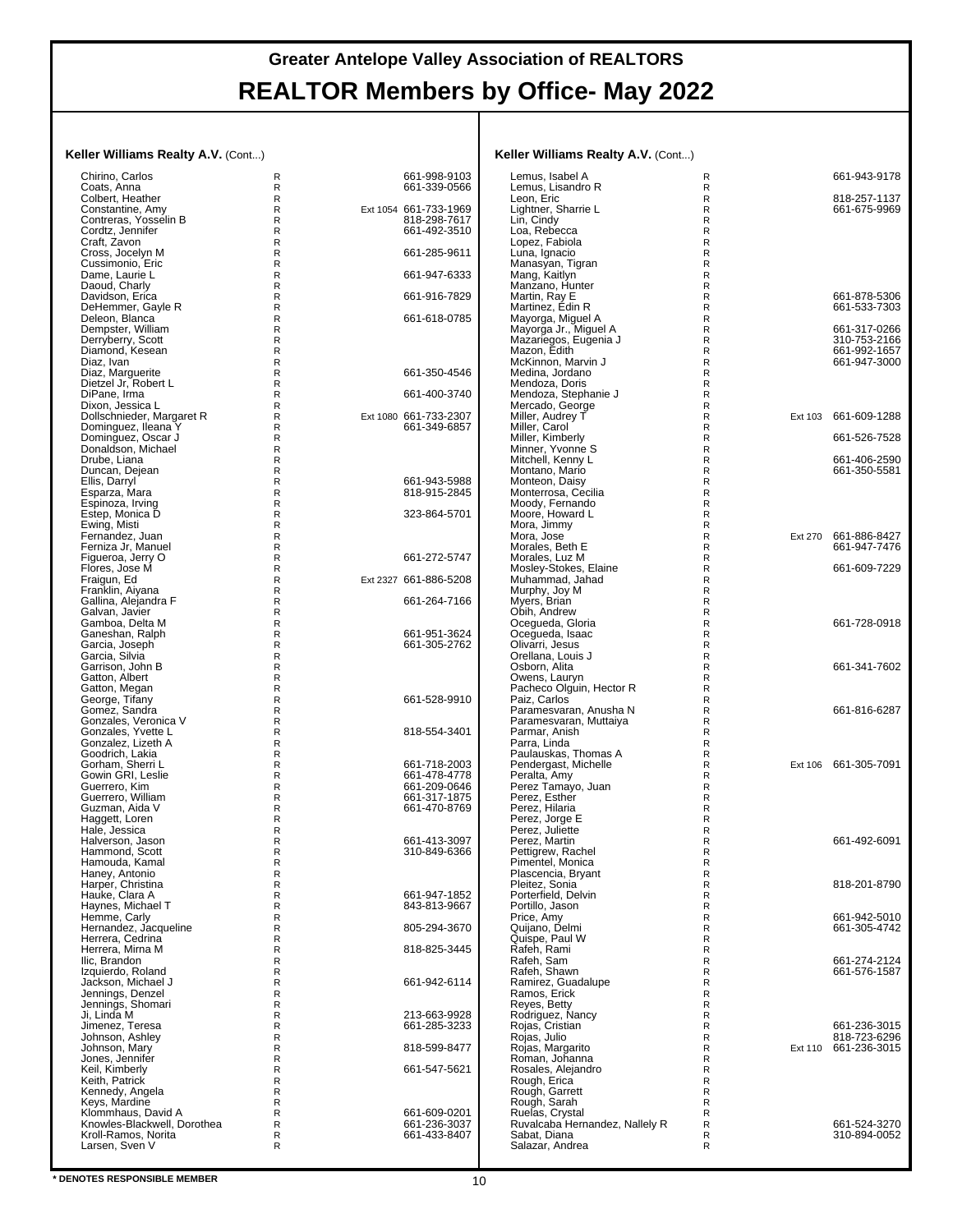#### **Keller Williams Realty A.V.** (Cont...)

| Salazar, Wendy                                  | R                |         |                                       |
|-------------------------------------------------|------------------|---------|---------------------------------------|
| Sanchez, Netzahualcoy                           | R                | Ext 178 |                                       |
| Scales, Imogene                                 | R                |         | 310-995-3665                          |
| Scott, Christian<br>Shaver, Joshua              | R<br>R           |         | 661-755-1657                          |
| Shaver Jr., Roy A                               | R                |         |                                       |
| Shearer, David                                  | R                |         |                                       |
| Shearer, Rosa                                   | R                |         |                                       |
| Shelman, Silvia<br>Silva, Jon P                 | R<br>R           | Ext 269 |                                       |
| Silva, Jonathan                                 | R                |         | 661-917-0342                          |
| Singh, Elizabeth L                              | R                |         |                                       |
| Sosa, Reyna                                     | R                |         |                                       |
| Soto, Alicia                                    | R                |         |                                       |
| Spalla, Michael<br>Speaks, Mathew               | R<br>R           |         |                                       |
| Sprague, Zachary                                | R                |         |                                       |
| Stanis, Corey                                   | R                |         |                                       |
| Sumbry, Anthony                                 | R                |         |                                       |
| Sumner, Lisa M                                  | R                |         | 661-575-7277                          |
| Sweikow, Donna M<br>Sylvies, Marianna           | R<br>R           | Ext 125 | Ext 6295 661-943-9374                 |
| Taghizadeh, Roudabeh                            | R                |         |                                       |
| Talbot JR, Robert                               | R                | Ext 207 | 661-435-8281                          |
| Tapia, Sara A                                   | R                |         | Ext 6003 661-675-5449                 |
| Tecillo, Ruan                                   | R                |         |                                       |
| Tinson, Larry L                                 | R<br>R           |         | 661-266-9771                          |
| Toney, Sheena A<br>Trujillo, Eudeli M           | R                |         | 661-860-1360                          |
| Valenzuela, Cristian                            | R                |         |                                       |
| Valladares, Melissa                             | R                |         |                                       |
| Vanegas, Alfredo                                | R                |         | 661-270-6052                          |
| Vela, Paublina                                  | R                |         |                                       |
| Velasco, Sueheile<br>Velasquez Mendez, Rosa C   | $\mathsf R$<br>R | Ext 611 | 661-874-7306                          |
| Velez, Diana P                                  | R                |         | 661-435-9230                          |
| Velu, Rajeshni                                  | R                |         |                                       |
| Villar, Natividad A                             | R                |         | 661-206-7900                          |
| Villatoro, Sergio                               | R                |         |                                       |
| Waasdorp, Irma<br>Walks, Benjamin               | R<br>R           |         | 661-816-5462                          |
| Ware, Thomas L                                  | R                |         | 661-400-2422                          |
| Watson, Michael                                 | R                |         |                                       |
| Weaver, Denise                                  | R                |         | 661-209-0698                          |
| Weingarten, Heather A                           | R                |         | 661-794-3781                          |
| Wells, Felicia A                                | R                |         |                                       |
| Wertella, Frederick<br>Weser, Intef             | R<br>R           |         | 626-422-8506                          |
| White, Jeff                                     | R                |         | 661-350-3070                          |
| Wibowo, Jill A                                  | R                |         |                                       |
| Williams, Holly                                 | R                |         | 661-247-3355                          |
| Williams, Kimberly                              | R                |         |                                       |
| Windom, Demery<br>Worden, Kenneth               | R<br>R           |         | 818-744-1226<br>Ext 5672 661-202-5208 |
| Wright, Angela N                                | R                |         | 661-373-0404                          |
| Wyre, Brittany                                  | R                |         |                                       |
| Ybarra, Guadalupe                               | R                |         | 661-466-7366                          |
| Zapata, Jennelyn                                | R                |         |                                       |
| Keller Williams Realty Central                  |                  |         |                                       |
| 9036 Tampa Ave                                  |                  |         | 818-993-1300                          |
| Northridge, CA 91324                            |                  |         |                                       |
| Chevalier, Robert                               | R                |         |                                       |
| Cooper, Scott                                   | DΚ               |         |                                       |
| Freeman, Cynthia                                | R                |         |                                       |
| Keller Williams Realty- Calaba                  |                  |         |                                       |
| 23975 PARK SORRENTO STE 110                     |                  |         | 818-657-6500                          |
| Calabasas, CA 91302                             |                  |         |                                       |
| McConnell, Amanda                               | R                |         |                                       |
| Rust, Errin                                     | R                |         | 661-281-5120                          |
| <b>Keller Williams Realty</b>                   |                  |         |                                       |
| 23670 Hawthorne Blvd. #100                      |                  |         | 310-375-3511                          |
| Torrance, CA 90505                              |                  |         |                                       |
| Alvarez, Anthony                                | R                |         |                                       |
|                                                 |                  |         |                                       |
| <b>Kennedy Real Estate Management</b>           |                  |         |                                       |
| P.O.Box 2947<br>Lancaster, CA 93539             |                  |         | 661-945-8888                          |
| Kennedy, Diane                                  | R                | Ext 118 |                                       |
| *Kennedy, Jonathan L                            | <b>DR</b>        |         |                                       |
|                                                 |                  |         |                                       |
| Keys Capital Management Inc.                    |                  |         | 310-756-7498                          |
| 16027 Ventura Blvd. Ste 301<br>Encino, CA 91436 |                  |         |                                       |
| *Keys, Reuben                                   | DR               |         |                                       |
|                                                 |                  |         |                                       |
|                                                 |                  |         |                                       |
|                                                 |                  |         |                                       |

| <b>Kuhnhofer Properties Inc.</b><br>1113 West Ave M-4 Suite A<br>Palmdale, CA 93551<br>Bell, Jessica | R                        |                    | 661-816-8818                 |
|------------------------------------------------------------------------------------------------------|--------------------------|--------------------|------------------------------|
| Casella, Michaela P<br>Fahlstrom, Nancy H<br>Gallagher, Cody A<br>Gonzalez, Kailianna                | R<br>R<br>R<br>R         |                    | 661-726-2588                 |
| *Kuhnhofer-Sanchez, Kendra<br>Marsh, Brenda<br>Unnerstall, Emily C<br>Weiske, Christina              | <b>DR</b><br>R<br>R<br>R |                    | 661-816-8818                 |
| Kelly Kulikoff, Broker<br>9508 Rea Ave                                                               |                          |                    | 661-575-6222                 |
| California City, CA 93505<br>*Kulikoff, Kelly                                                        | <b>DR</b>                |                    | 661-575-6222                 |
| <b>KW Vision</b><br><b>Ste 100</b><br>15335 Fairfield Ranch Rd<br>Chino Hills, CA 91709              |                          |                    | 909-628-9100                 |
| Erhahon, Godstime<br>Landmark Real Estate Group                                                      | R                        |                    | 661-212-3526                 |
| 112 East F St<br>Tehachapi, CA 93561                                                                 |                          |                    | 661-823-4884                 |
| *Bender III, Naylan G<br>Rouston, Charles P                                                          | <b>DR</b><br>R           |                    | 661-822-5553                 |
| Michael R. Langford, Broker<br>5022 W Ave N. Ste 102 #101                                            |                          |                    | 661-947-5202                 |
| Palmdale, CA 93551<br>*Langford, Michael R                                                           | <b>DR</b>                |                    | 661-947-5202                 |
| <b>Carrie Larson Realty, Inc.</b><br>42741 N. 45th St. W. Ste. F                                     |                          |                    | 661-722-2422                 |
| Quartz Hill, CA 93536<br>*Larson, Carrie<br>Lathrop, Richard L                                       | <b>DR</b><br>R           |                    | 661-406-6486<br>661-492-3052 |
| <b>Mark W. Lebens Realty</b><br>3557 West Avenue J-5                                                 |                          |                    | 661-941-4044                 |
| Lancaster, CA 93536<br>*Lebens, Mark                                                                 | <b>DR</b>                |                    | 661-941-4044                 |
| Leer Realty<br>190 Sierra Court. Ste B-217                                                           |                          |                    | 661-265-7788                 |
| Palmdale, CA 93550<br>Brittenham, Debra<br>Farrell, Jennifer J<br>Gins-Cook, Pamela                  | R<br>R<br>R              |                    |                              |
| Gorman, Christina<br>Gray, Rene'<br>Leer, Diana                                                      | R<br>R<br>R              |                    |                              |
| *Leer, Roe<br>Najar, Stephanie                                                                       | <b>DR</b><br>R           |                    | 661-265-7788                 |
| Legacy 5 Group, Inc.<br>42304 Columbia Court                                                         |                          |                    | 661-874-8888                 |
| Lancaster, CA 93536<br>*Salone, Robert S                                                             | <b>DR</b>                |                    | 661-943-6102                 |
| <b>Legacy Realty</b><br>Suite $#117$<br>2275 Huntington Drive                                        |                          |                    | 213-706-9990                 |
| San Marino, CA 91108<br>*Karasarkisian, Nick                                                         | <b>DR</b>                |                    | 626-792-8812                 |
| Lighthouse Wealth Mgmt. Group<br>3166 E. Palmdale Blvd. Ste 218<br>Palmdale, CA 93550                |                          |                    | 661-575-9702                 |
| Brown, Jamaal R<br>*Fields, Veronica J                                                               | R<br><b>DR</b>           |                    | 661-609-8193<br>661-609-9699 |
| Lane, Kim E<br>Stewart, Virginia                                                                     | R<br>R                   | Ext 504<br>Ext 343 |                              |
| German M. Loaisiga, Broker<br>5617 E. Ave. R-12                                                      |                          |                    | 661-755-6251                 |
| Palmdale, CA 93552<br>*Loaisiga, German M<br>Stajcar, Jean Marie                                     | <b>DR</b><br>R           |                    | 661-755-6251                 |
| <b>LP Realty</b>                                                                                     |                          |                    |                              |
| 929 N Maclay Ave<br>San Fernando, CA 91340<br>Rosales, Jose G                                        | R                        |                    | 818-837-9223<br>661-946-2422 |
|                                                                                                      |                          |                    |                              |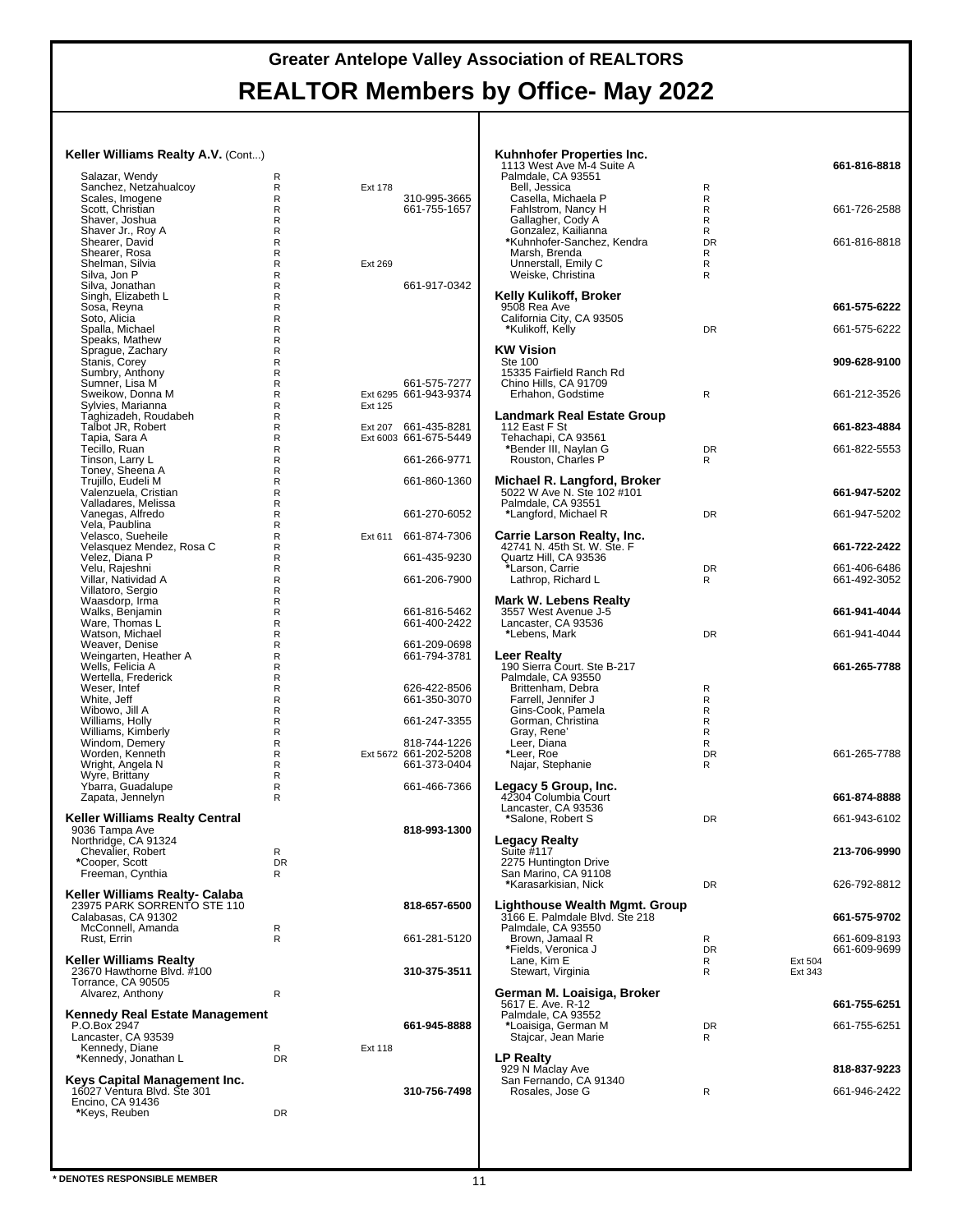| Luongo Realty                                        |                          |                              | <b>MHC Properties (Cont)</b>                                               |                   |                                      |
|------------------------------------------------------|--------------------------|------------------------------|----------------------------------------------------------------------------|-------------------|--------------------------------------|
| 1256 Saint Andrew Way<br>Nipomo, CA 93444            |                          | 661-940-0052                 | Morris. Tia                                                                | R                 | 661-274-1543                         |
| *Luongo, Jim                                         | <b>DR</b>                | 661-406-2637                 | Michael A. Adams & Associates                                              |                   |                                      |
| Luxe Homes California Realty                         |                          |                              | 767 W Lancaster Blvd                                                       |                   | 424-526-0358                         |
| 19849 Nordhoff St<br>Northridge, CA 91324            |                          | 818-359-7055                 | Lancaster, CA 93534<br>*Adams. Michael A                                   | R                 |                                      |
| Acar-Luke, Meryem                                    | R                        |                              | <b>Miramar International</b>                                               |                   |                                      |
| <b>M2 Business Ventures</b>                          |                          |                              | 3400 Calloway Dr. Unit 700                                                 |                   | 661-322-7000                         |
| 7875 Highlands Village Place<br>San Diego, CA 92129  |                          | 858-888-5200                 | Bakersfield, CA 93312<br>*Ayon, Tony                                       | <b>DR</b>         |                                      |
| McMurtry, Daniel<br>*McMurtry, Derek A               | R<br><b>DR</b>           | 661-886-0755<br>858-888-5200 | <b>Mitchell &amp; Associates</b>                                           |                   |                                      |
|                                                      |                          |                              | 40618 Shinnecock Ct.                                                       |                   | 661-317-3519                         |
| Martin Magana, Broker<br>37438 Peachwood Pl          |                          | 818-235-7400                 | Palmdale, CA 93551<br>*Mitchell, Ernest                                    | <b>DR</b>         | 661-266-9670                         |
| Palmdale, CA 93551<br>*Magana, Martin                | DR                       | 661-266-2927                 | <b>MWR &amp; Associates</b>                                                |                   |                                      |
| Mamayan Realty Inc                                   |                          |                              | 43759 15th St West #247<br>Lancaster, CA 93534                             |                   | 661-538-1688                         |
| 9433 California City Blvd                            |                          | 760-373-7400                 | Cayce, Ashton                                                              | R                 |                                      |
| California City, CA 93505<br>Lopez, Martha R         | R                        | 760-373-7723                 | Plotkin, Joel<br>Rosen, Michael                                            | R<br>R            | Ext 451 661-400-4949<br>661-718-1997 |
| *Mamayan, George<br>Riding, Jane H                   | <b>DR</b><br>R           | 818-974-7650<br>760-373-2564 | *Rosen, Rachel<br>Sauter, Colleen                                          | <b>DR</b><br>R    | 661-538-1688<br>661-538-9453         |
| Yip, Cathy K                                         | R                        | 661-312-2625                 | Ware. Delaree J                                                            | R                 |                                      |
| <b>Manzano Real Estate</b>                           |                          |                              | Naffziger Real Estate                                                      |                   |                                      |
| Thomas P Manzano<br>41508 Yew St                     |                          | 661-523-3434                 | 226 Lake Dr<br>Bozman, MT 59718                                            |                   | 661-609-5348                         |
| Quartz Hill, CA 93536                                |                          |                              | *Naffziger, Mae                                                            | <b>DR</b>         | 661-609-5348                         |
| *Manzano, Thomas P                                   | DR                       |                              | David Neilson, Broker                                                      |                   |                                      |
| Amir Manzoor, Broker<br>3112 Caminito Lane           |                          | 661-579-4870                 | 225 Telega Place<br>Palmdale, CA 93550                                     |                   | 661-965-1313                         |
| Palmdale, CA 93550                                   | DR                       | 661-480-8506                 | Mulvena, Sean<br>*Neilson, David                                           | R<br><b>DR</b>    |                                      |
| *Manzoor, Amir                                       |                          |                              | Whelchel, Joseph R                                                         | R                 |                                      |
| Marcanthony Sanchez, Broker<br>PO BOX 902494         |                          | 661-373-8902                 | New Beginnings Realty & Mortga                                             |                   |                                      |
| Palmdale, CA 93590<br>Sanchez, Jullien               | R                        |                              | 4231 E. Ave. Q-11<br>Palmdale, CA 93552                                    |                   | 661-965-1490                         |
| *Sanchez, Marcanthony                                | <b>DR</b>                | 661-373-8902                 | *Cohen, Brenda K                                                           | <b>DR</b>         | 661-965-1490                         |
| <b>Mark Properties</b>                               |                          |                              | <b>New Millennium Homes</b>                                                |                   |                                      |
| 2658 Sycamore Ln.<br>Palmdale, CA 93551              |                          | 661-878-4022                 | 45025 13th St West<br>Lancaster, CA 93534                                  |                   | 661-951-3752                         |
| *Casimiro, Mark                                      | DR                       |                              | Fisher, Elizabeth                                                          | R                 | 661-609-0387                         |
| Sandoval, Christine                                  | R                        | 661-371-8709                 | <b>New Star Realty &amp; Investment</b>                                    |                   |                                      |
| Marro Real Estate, Inc.<br>39626 10th St West. Ste F |                          | 661-951-7877                 | 23348 Lyons Ave<br>Santa Clarita, CA 91321                                 |                   | 661-964-0600                         |
| Palmdale, CA 93551                                   |                          |                              | Kim, David                                                                 | $\mathsf{R}$<br>R | 661-477-7974<br>661-998-9866         |
| Cisneros, Jonathan V<br>Columbo, Carol               | R<br>R                   |                              | Paek, Heung Yeul                                                           |                   |                                      |
| Hoeft, Lance<br>*Marroquin, Esperanza M              | R<br><b>DR</b>           | 661-609-9939<br>661-951-7877 | <b>New Venture Real Estate &amp; Asso</b><br>7765 Pearblossom Hwy. Ste 211 |                   | 310-925-1175                         |
| Navarro, Deylin<br>Navarro, Evelyn                   | R<br>R                   |                              | Littlerock, CA 93543<br>*Rodriguez, Alisa G                                | <b>DR</b>         |                                      |
| Sandoval, Darlene                                    | R                        |                              | Rodriguez, Marcos                                                          | R                 |                                      |
| Sotello, Araceli<br>Velasco, Gloria                  | R<br>R                   | 661-403-8009                 | <b>Newcastle Realty</b>                                                    |                   |                                      |
| Julia Marshall, Broker                               |                          |                              | Suite 109<br>25050 Avenue Kearny                                           |                   | 661-310-1935                         |
| 2823 College Park Drive                              |                          | 661-816-6900                 | Santa Clarita, CA 91355                                                    |                   |                                      |
| Lancaster, CA 93536-1300<br>*Marshall, Julia         | DR                       | 661-270-1100                 | Delgado, Luis D                                                            | R                 |                                      |
| <b>Alex Martinez Realty</b>                          |                          |                              | <b>Omni Realty and Investment</b><br>3324 West Ave J10                     |                   | 661-992-4407                         |
| 40504 Esperanza Way<br>Leona Valley, CA 93551        |                          | 661-733-0423                 | Quartz Hill, CA 93536<br>*Tan, Sam                                         | DR                | 661-992-4407                         |
| *Martinez, Alex L                                    | DR                       |                              |                                                                            |                   |                                      |
| Stephen B. Marvin Real Estate                        |                          |                              | <b>One Team Real Estate</b><br>40737 Pebble Beach Dr                       |                   | 661-450-8004                         |
| 43700 17th St. West, Ste. 102<br>Lancaster, CA 93534 |                          | 661-942-9583                 | Palmdale, CA 93551<br>Beech, Tracie M                                      | R                 | 661-273-6462                         |
| Lewis, Michelle                                      | R                        | 661-942-6543                 | *Neseem, Youssef A                                                         | <b>DR</b>         | 661-450-8004                         |
| *Lewis-Reca, Adrienne<br>Skvarca, Jane               | DR<br><b>Ext 12</b><br>R | 661-722-5418                 | P.J. deHaas Properties, Inc.                                               |                   |                                      |
| Annette McCullough, Broker                           |                          |                              | P.O.Box 379<br>Lake Hughes, CA 93532-0379                                  |                   | 661-724-2592                         |
| 3246 East Ave R8                                     |                          | 626-399-7110                 | *deHaas, Peggy J                                                           | DR                |                                      |
| Palmdale, CA 93550<br>*McCullough, Annette           | DR                       | 626-798-1079                 | <b>Pacific California Realty</b>                                           |                   |                                      |
| <b>MHC Properties</b>                                |                          |                              | 3166 E. Palmdale Blvd. Ste 111<br>Palmdale, CA 93550                       |                   | 661-675-3237                         |
| 1336 N MoorPark Road #306<br>Thousand Oaks, CA 91360 |                          | 310-504-2905                 | *Alfaro, Edgar J<br>Martinez, Eloy                                         | <b>DR</b><br>R    | 661-803-9517<br>661-480-8080         |
| Edwards, Michael                                     | R                        |                              |                                                                            |                   |                                      |
| Morris, Percy                                        | R                        |                              |                                                                            |                   |                                      |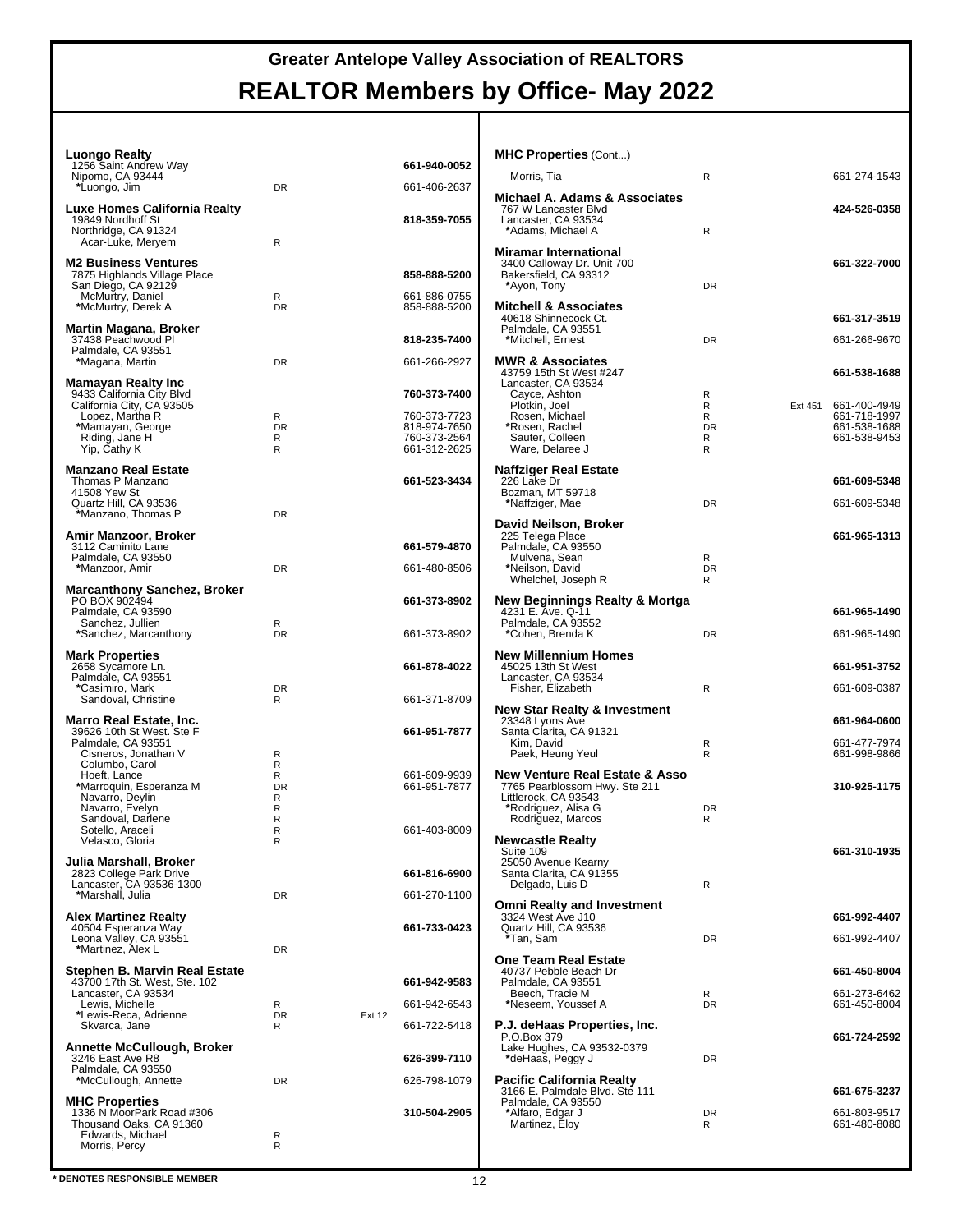| James Panek, Broker<br>1085 Voyager Dr. #23                    |                   |         | 661-644-1103                 | Preferred Real Estate and Inve (Cont)                      |                            |         |                              |
|----------------------------------------------------------------|-------------------|---------|------------------------------|------------------------------------------------------------|----------------------------|---------|------------------------------|
| Tehachapi, CA 93581<br>Bartelmie, Jon E                        | R                 |         |                              | Rea, Geraldine G<br>Saleh, Elias B                         | R<br>R                     |         | 818-620-2999                 |
| *Panek Sr, James                                               | <b>DR</b>         |         | 661-644-1103                 | *Theodory, Ilham                                           | <b>DR</b>                  |         | 661-317-5589                 |
| <b>Pantheon Realty Corp.</b>                                   |                   |         |                              | <b>Premier Realty Associates</b>                           |                            |         |                              |
| 2010 West ave K. Ste 659<br>Lancaster, CA 93536                |                   |         | 661-622-3900                 | 4858 Mercury St. Ste#214<br>San Diego, CA 92111            |                            |         | 858-277-6173                 |
| *Guillen, Edward                                               | <b>DR</b>         |         | 661-947-0068                 | Peck, Adnon Bill                                           | $\mathsf{R}$               |         | 818-476-9337                 |
| Martinez, Luis M                                               | R<br>R            |         | 661-998-9154                 | <b>Premier Valley Properties</b>                           |                            |         |                              |
| Sanchez, Ashley<br>Sarkis, George                              | R                 |         |                              | 5022 West Ave. N Suite 10262                               |                            |         | 661-917-3744                 |
| Shahla, Kenan<br>Yorke, Ethan                                  | R<br>R            |         | 661-433-1669                 | Palmdale, CA 93551<br>*Jones, Trevor                       | <b>DR</b>                  |         |                              |
|                                                                |                   |         |                              |                                                            |                            |         |                              |
| <b>Paradise Realty</b><br>3166 E. Palmdale Blvd # 112          |                   |         | 661-209-7988                 | <b>Quartz Hill Real Estate</b><br>6637 La Sarra Dr         |                            |         | 661-943-0167                 |
| Palmdale, CA 93550                                             |                   |         |                              | Quartz Hill, CA 93536                                      |                            |         |                              |
| *Galdamez, Alberto A                                           | <b>DR</b>         |         | 661-435-9858                 | Pierson, Michael G<br>*Rosell, Dan E                       | R<br><b>DR</b>             |         | 661-466-3088                 |
| Park Regency Realty                                            |                   |         |                              | Rosell, Dany                                               | R                          |         |                              |
| 10146 Balboa Blvd.<br>Granada Hills, CA 91344                  |                   |         | 818-363-6116                 | Leticia Quintero-Broker                                    |                            |         |                              |
| Aguilar, Nadia Y                                               | R                 |         |                              | 3052 E Ave R-14                                            |                            |         | 661-435-1318                 |
| Garcia, Mario H                                                | $\mathsf{R}$      |         | 888-670-3383                 | Palmdale, CA 93550<br>*Quintero, Leticia C                 | <b>DR</b>                  |         | 661-526-4318                 |
| People's Realty                                                |                   |         |                              |                                                            |                            |         |                              |
| 10722 White Oak Ave #3<br>Granada Hills, CA 91344              |                   |         | 818-271-6779                 | R.R. Gable, Inc.<br>Kreg Gable                             |                            |         | 805-584-3444                 |
| Moran, Hector A                                                | $\mathsf{R}$      |         |                              | 24432 Park Granada                                         |                            |         |                              |
| Leonardo Peralta, Broker                                       |                   |         |                              | Calabasas, CA 91302<br>*Gable, Kreg                        | DR                         |         | Ext 204 805-584-3444         |
| 38350 9th St East                                              |                   |         | 661-272-9239                 | Garcia, Nioka M                                            | R                          |         | 661-722-5507                 |
| Palmdale, CA 93550<br>Munoz, Lourdes                           | R                 |         |                              | <b>Radius Agent</b>                                        |                            |         |                              |
| *Peralta, Leonardo                                             | <b>DR</b>         |         |                              | 1160 Battery St East                                       |                            |         | 415-649-0689                 |
| <b>Perfectly Home Realty</b>                                   |                   |         |                              | San Francisco, CA 94111<br>Harris, LaTresa                 | R                          |         | 661-264-7233                 |
| 1600 Kaylyn St                                                 |                   |         | 661-618-4471                 |                                                            |                            |         |                              |
| Lancaster, CA 93535<br>*Hoover, Kathy L                        | DR                |         | 661-618-4471                 | <b>RBS Realty</b><br>1603 E. Palmdale Blvd. Ste C          |                            |         | 661-526-5809                 |
|                                                                |                   |         |                              | Palmdale, CA 93550                                         |                            |         |                              |
| Tiffany Phan, Broker<br>8335 Winnetka Ave                      |                   |         | 818-212-8185                 | Flamenco, Osman<br>Herrera, Leticia                        | $\mathsf{R}$<br>R          |         |                              |
| Winnetka, CA 91306                                             |                   |         |                              | Hurtado, Betty                                             | R                          |         | 661-575-4081                 |
| Gonzales, Loweta                                               | $\mathsf{R}$      |         |                              | Monterroso, Luis F<br>Serrano, Marlon D                    | R<br>R                     |         | 818-384-6438                 |
| Pillar Realty                                                  |                   |         |                              |                                                            |                            |         |                              |
| 8130 2nd St<br>Downey, CA 90242                                |                   |         | 562-243-3802                 | <b>RE/MAX All Pro - Palmdale</b><br>3001 Rancho Vista Blvd |                            |         | 661-947-2000                 |
| Calderon, Andrew                                               | R                 |         |                              | Palmdale, CA 93551                                         |                            |         |                              |
| Calderon, Benny<br>Calderon Jr., Fernando J                    | $\mathsf{R}$<br>R |         |                              | Belanger, Catherine<br>Bohannan, Megan                     | R<br>R                     | Ext 277 | 661-273-2161                 |
| Sandoval Calderon, Jesus F                                     | R                 |         | 661-874-5032                 | Castellanos, Vannessa<br>Hernandez, Nelson E               | R<br>R                     |         | 661-400-7703                 |
| <b>Precept Real Estate Services</b>                            |                   |         |                              | Horton, DeRain                                             | R                          | Ext 411 | 661-273-0104                 |
| 445 W. Palmdale Blvd. Ste. E<br>Palmdale, CA 93551             |                   |         | 661-209-1410                 | Janov, Guillermina<br>LeNorgant, DeAnn                     | R<br>$\mathsf R$           |         |                              |
| Bargas Jr., Jorge A                                            | R                 |         | 661-406-9725                 | Lopez, Yoly L                                              | R                          |         | 661-878-3763                 |
| Bargas, Priscilla<br>*Bargas, Rosemary                         | R<br><b>DR</b>    |         | 661-209-1410                 | Lugo, Ernesto<br>Lugo, Olivia                              | $\mathsf R$<br>$\mathsf R$ |         | 661-860-6020<br>661-860-6020 |
| Chacon, Sandra M                                               | R                 |         | 661-810-1453                 | Mendoza, Irene                                             | R                          |         | 818-355-8643                 |
| Cruz, Maria C<br>Gonzalez, Sandee C                            | ${\sf R}$<br>R    | Ext 316 | 661-480-4780                 | Meza, Jaime<br>Patterson, Kevin                            | R<br>R                     | Ext 238 | 661-406-4362<br>661-547-1501 |
| Guerra, Claudia                                                | R                 |         |                              | Sanchez, Tom                                               | R                          |         |                              |
| Herrera, Danny<br>Moreno, Abigay                               | R<br>R            |         | 661-400-7673<br>661-992-4365 | *Terracciano, Kenneth K<br>Zotti, Philip                   | <b>DR</b><br>R             | Ext 220 | 661-726-4804<br>661-373-3493 |
| Ortega, Lilian                                                 | R                 |         | 661-538-0118                 |                                                            |                            |         |                              |
| Trujillo, Damaris A<br>Uribe, Nancy C                          | R<br>R            |         | 661-860-6211                 | <b>RE/MAX All-Pro</b><br>43832 20th St. West               |                            |         | 661-945-9461                 |
| <b>Precise AV Realty</b>                                       |                   |         |                              | Lancaster, CA 93534                                        |                            |         |                              |
| 3108 Tourmaline Ln                                             |                   |         | 661-202-9120                 | Abril, Crystal<br>Albarado, Alexis                         | R<br>R                     |         |                              |
| Palmdale, CA 93550<br>Duran Avila, Maribel                     | R                 |         |                              | Albarado, Leovy<br>Albarado, Robert                        | R<br>R                     |         | 661-816-6807                 |
| Montoya, Patty                                                 | $\mathsf{R}$      |         | 818-822-3886                 | Barnett, Julie J                                           | $\mathsf R$                |         | 661-917-3883                 |
| *Ochsner, Lawrence R<br>Peraza, Vanessa                        | <b>DR</b><br>R    |         | 661-274-9006                 | Bickel, Jessica<br>Carrillo, Pedro J                       | R<br>R                     |         |                              |
| Renteria, Fernando                                             | R                 |         |                              | Castaneda GRI, Andrea P                                    | $\mathsf R$                |         | 661-722-1391                 |
| <b>Precise Real Estate Investment</b>                          |                   |         |                              | Castellanos GRI, Miguel A<br>Contreras, Samuel             | R<br>R                     |         | 661-350-4012                 |
| 5731 Evening Sky Drive                                         |                   |         | 818-445-8938                 | Dee, Britt                                                 | $\mathsf R$                |         |                              |
| Simi Valley, CA 93063<br>Williams, Carolyn S                   | R                 |         | 661-400-7722                 | Dennis, Mary<br>Drost, Donna K                             | R<br>R                     | Ext 210 | 661-945-9461                 |
|                                                                |                   |         |                              | Duarte, Oscar                                              | R                          |         | 661-810-9086                 |
| <b>Preferred Real Estate and Inve</b><br>651 W. Lancaster Blvd |                   |         | 661-949-2477                 | Engle, Trina<br>Esparza, Carlos J                          | R<br>R                     |         | 661-877-0911<br>661-789-8587 |
| Lancaster, CA 93534                                            |                   |         |                              | Farnsworth, Danielle R                                     | $\mathsf R$                |         |                              |
| Fayez, Sam<br>Haynes, Chooi Chooi                              | R<br>R            |         |                              | Galier, Jonathan P<br>Garcia, Xiomara                      | R<br>R                     |         | 661-305-4157                 |
| Olukanmi, Wale                                                 | R                 |         | 310-663-3122                 | Gaston, Grace                                              | R                          |         |                              |

**EXECUTES RESPONSIBLE MEMBER** 13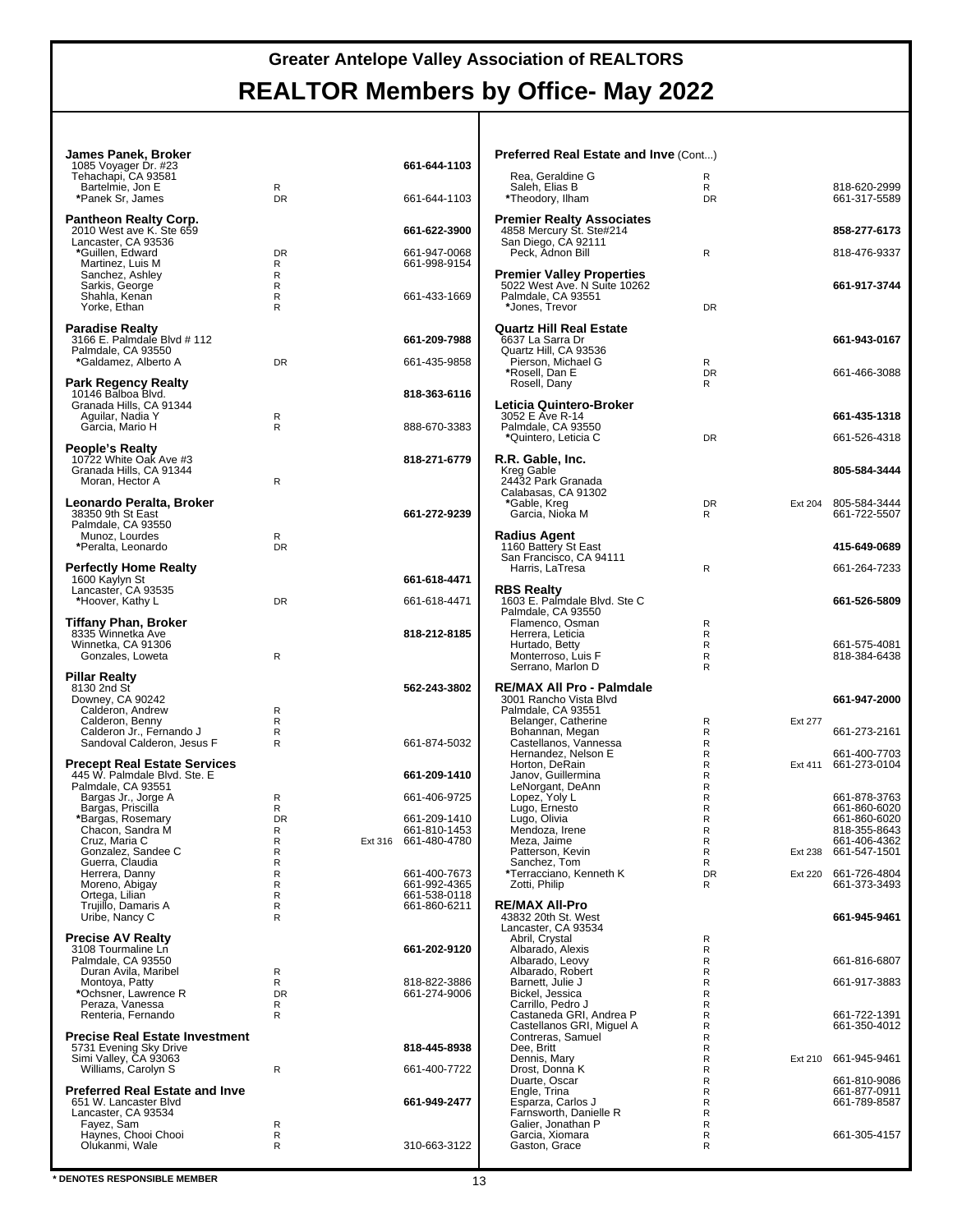| RE/MAX All-Pro (Cont)                                  |                  |                    |                                              | Real Estate Profess. of A.V.<br><b>Real Esrt</b>             |                              |                | 661-435-1754                 |
|--------------------------------------------------------|------------------|--------------------|----------------------------------------------|--------------------------------------------------------------|------------------------------|----------------|------------------------------|
| Gonzales, Charla                                       | R                |                    | 661-675-6741                                 | Palmdale, CA 93550                                           |                              |                |                              |
| Gonzales, Nikolle<br>Gonzalez, Alesha                  | R<br>R           |                    |                                              | Chavez, Blanca<br>Figueroa, Juany M                          | R<br>R                       |                | 661-717-6740                 |
| Gordon, Helen<br>Han, James Jung H                     | R<br>R           |                    |                                              | Flores, Nadia<br>Fuqua, Jasmine L                            | $\mathsf{R}$<br>R            |                |                              |
| Hayes, Lolittia<br>Hesselton, Cindy                    | R<br>R           |                    |                                              | *Gonzalez, Linda<br>Gonzalez, Stanley J                      | <b>DR</b><br>R               |                | 661-435-1754                 |
| Hughes GRI, Jennifer                                   | R                |                    | 661-810-9009                                 | Isiordia, Gregorio                                           | R                            |                |                              |
| Johnson-Moore, Janice G<br>Juday, Kimberly             | R<br>$\mathsf R$ |                    | 661-674-5424<br>661-917-9153                 | Lopez, Freddy<br>Marcos Arce, Cinthia                        | R<br>$\mathsf{R}$            |                |                              |
| Karsten, Erin<br>Kerrico, Christopher J                | R<br>R           |                    |                                              | Markosyan, Edward<br>Montano, Rodolfo                        | $\mathsf{R}$<br>$\mathsf{R}$ |                | 661-274-9121<br>661-305-0459 |
| Klippness, Kelly                                       | R                |                    | 661-947-4000                                 | Munoz, Jennifer R                                            | $\mathsf{R}$                 |                |                              |
| Kornock CRS, Mary M<br>Laffite, Carol                  | R<br>R           |                    | Ext 246 661-949-1969<br>Ext 125 818-722-7481 | Portillo, Lexia M<br>Quiroz, Jim                             | R<br>R                       |                | 661-273-5278                 |
| Longjohn, Marie E<br>Lord, Meredith                    | R<br>R           |                    |                                              | Rodriguez, Gustavo<br>Somoza, J. Ignacio                     | $\mathsf{R}$<br>R            |                | 661-312-3069                 |
| Mahady, Cheryl                                         | R                |                    | 661-917-6396                                 | Tellez. Amor E                                               | R                            |                |                              |
| Martinez, Elizabeth<br>Martinez, Shelly                | $\mathsf R$<br>R |                    |                                              | Valenzuela Naranjo, Saray<br>Zamora Sr., Wilder              | $\mathsf{R}$<br>R            |                | 661-674-7643<br>661-349-5295 |
| Matthews, Neysa J<br>Monrroy, Leticia                  | R<br>R           |                    |                                              | <b>Real Property Real Estate Serv</b>                        |                              |                |                              |
| Morgan, Stacy                                          | R                |                    | 661-361-8048                                 | 43122 23rd St. W                                             |                              |                | 661-860-3552                 |
| Moshier, JD<br>Murphy, Cleone                          | R<br>$\mathsf R$ |                    | 661-754-6294<br>661-816-3144                 | Quartz Hill, CA 93536<br>*Long, Roger                        | DR                           |                | 661-943-9468                 |
| Murphy, John C<br>Nguyen, Thanh                        | R<br>R           |                    | 661-547-2555                                 | <b>Realty Executives Platinum</b>                            |                              |                |                              |
| Patterson, Lynda G                                     | R                |                    | 661-480-4954                                 | 5022 W. Ave N. Ste 102A<br>Palmdale, CA 93551                |                              |                | 661-272-2727                 |
| Pratt, Nicole<br>Queen-Stratford, Christina            | R<br>R           |                    |                                              | Butler Jr., Royce R                                          | R                            |                |                              |
| Rajapaksa, Priyam<br>Razo, Joyce L                     | R<br>R           |                    | 661-917-8442                                 | Curtis, Rochelle<br>Galli, Greg                              | R<br>R                       |                | 661-803-5291<br>661-816-8297 |
| Richardson, Lauren<br>Rincon, Bea                      | R<br>R           | Ext 206            | 661-886-4245<br>661-992-0835                 | *Genari, Richard<br>Kincaid, Cynthia                         | <b>DR</b><br>R               |                | 661-400-3447                 |
| Rios, Virginia                                         | R                |                    |                                              | Macke, Chad                                                  | R                            |                | 661-547-3070                 |
| Rissling, Adrian<br>Rodio, Nikki                       | R<br>$\mathsf R$ |                    | 661-618-8130<br>661-400-8511                 | Oehler, Donna<br>Schell, Sheryllynn                          | R<br>R                       |                | 661-618-9444<br>661-400-0901 |
| Roe, Rosio<br>Scott, Kelly G                           | R<br>R           |                    | 661-435-9000                                 | Watters, Brian<br>Whitman, Robert                            | R<br>R                       |                | 661-400-3990<br>760-373-4500 |
| Semerenko, Lorena                                      | R                |                    | 661-202-0015                                 |                                                              |                              |                |                              |
| Semerenko, Tobias W<br>Sheffield, Paul G               | R<br>R           | <b>Ext 29</b>      | 661-202-0024<br>661-943-8776                 | <b>Realty Masters &amp; Assoc, Inc.</b><br>15316 Central Ave |                              |                | 714-619-0874                 |
| Slocum, Donnie<br>Sprague-Evans, Christina             | R<br>R           |                    | 661-917-6165                                 | Chino, CA 91710<br>Delgado, Blanca L                         | R                            |                | 661-674-5525                 |
| Steffes, Kent                                          | R                |                    | 661-713-1366                                 | Scribner, Natividad G                                        | R                            |                |                              |
| Stewart, Elizabeth<br>Stogsdill, Linda                 | R<br>R           |                    | Ext 269 661-943-1964                         | Vasconcelos, Luz Maria S<br>Zapata, Enrique B                | R<br>R                       | <b>Ext 209</b> | 661-273-7203                 |
| Tapp, Kenneth<br>Terracciano, Cheyanne                 | R<br>R           | Ext 221            | 661-350-3033                                 | <b>Realty Max</b>                                            |                              |                |                              |
| Terracciano, Fabian L<br>*Terracciano, Kenneth K       | R<br><b>DR</b>   | Ext 216<br>Ext 220 | 661-726-4804                                 | P.O. Box 3632<br>Chatsworth, CA 91313                        |                              |                | 661-816-5647                 |
| Williams, Roscoe R                                     | R                |                    | 661-722-8061                                 | Brazeau, Cindy                                               | R                            |                |                              |
| Wilson, Jason<br>Zazueta, Elizabeth                    | R<br>R           |                    |                                              | *Johnson, Donna                                              | <b>DR</b>                    |                | 661-816-5647                 |
| Zenno, Terrence                                        | R                |                    | Ext 256 661-373-2240                         | <b>Realty One Group Empire</b><br>12765 Main St #640         |                              |                | 760-407-6444                 |
| <b>RE/MAX Clearview</b>                                |                  |                    |                                              | Hesperia, CA 92345                                           |                              |                |                              |
| 8100California City Blvd.<br>California City, CA 93505 |                  |                    | 760-373-8282                                 | Villa, Gabriela                                              | $\mathsf{R}$                 |                |                              |
| Grimshaw, Devery<br>Meister, Jason                     | R<br>R           |                    | 760-559-5943<br>661-267-2574                 | Realty Pro Inc.<br>42231 6th St. West, #204                  |                              |                | 661-726-5055                 |
| *Meister, M. Joshua<br>Unger, Jo Ann M                 | DR<br>R          |                    | Ext 206 760-912-2714<br>Ext 109 661-747-3434 | Lancaster, CA 93534<br>*Ram, Yossi                           | DR                           |                | 661-547-7794                 |
|                                                        |                  |                    |                                              |                                                              |                              |                |                              |
| <b>Re/MAX of Valencia</b><br>27720 Dickason Dr.        |                  |                    | 661-702-4500                                 | <b>Redfin Corporation</b><br>4900 Airport Plaza Ste 200      |                              |                | 562-206-2761                 |
| Valencia, CA 91355<br>Chata, Mariness                  | R                |                    | 661-317-3332                                 | Long Beach, CA 90815<br>Bauer, Samuel                        | R                            |                | 661-480-4372                 |
| Pham, Vinh                                             | R                |                    |                                              | Berg, Rena<br>Bomar, Noel                                    | R                            |                |                              |
| Real Estate eBroker Inc.                               |                  |                    |                                              | Doniz, Mildred M                                             | R<br>R                       |                |                              |
| 2035 Corte Del Nogal Ste 125<br>Carlsbad, CA 92011     |                  |                    | 760-722-3222                                 | Federico, Katherine<br>Garcia, Joshua                        | R<br>R                       |                |                              |
| Dirden, Katherine<br>Hedrick, Jocelyn                  | R<br>R           |                    | 661-524-1488                                 | Jackson, Valencia<br>Jovner, Lola                            | R<br>R                       |                | 661-998-9019<br>661-480-7130 |
| Hill, Robert                                           | R                |                    | 661-265-9194                                 | Sandoval, Elvis                                              | R                            |                | 818-518-4683                 |
| James, Johnny<br>Mashhour, Normy                       | R<br>R           |                    | 424-666-7894<br>661-943-7368                 | Scurry-Herrera, Angela<br>Taylor, Chenniel M                 | R<br>R                       |                | 661-373-8026                 |
| Price, Roger L<br>Saldivar, Luis                       | R<br>R           |                    | 661-917-9865                                 | Tunson, Denise                                               | R                            |                | 310-480-9343                 |
| Smith, Wanda                                           | R                |                    | 661-992-6371                                 | <b>Renaissance Realty</b>                                    |                              |                |                              |
| Snapp, Alan D<br>Twyford, lan                          | R<br>R           |                    |                                              | PO Box 542<br>Littlerock, CA 93543                           |                              |                | 661-267-5750                 |
| Valdez Madera, Anthony<br>Wilson, Kurtis               | R<br>R           |                    | 661-234-8075                                 | *Murphy, Lawrence                                            | DR                           |                | 661-267-5750                 |
|                                                        |                  |                    |                                              | <b>Renwick Properties</b><br>190 Sierra Ct. Ste B-206        |                              |                | 661-860-4577                 |
|                                                        |                  |                    |                                              | Palmdale, CA 93550                                           |                              |                |                              |
|                                                        |                  |                    |                                              | Clay, Deborah J<br>*Gray, Renwick                            | R<br>DR                      |                | 661-855-9136                 |
|                                                        |                  |                    |                                              |                                                              |                              |                |                              |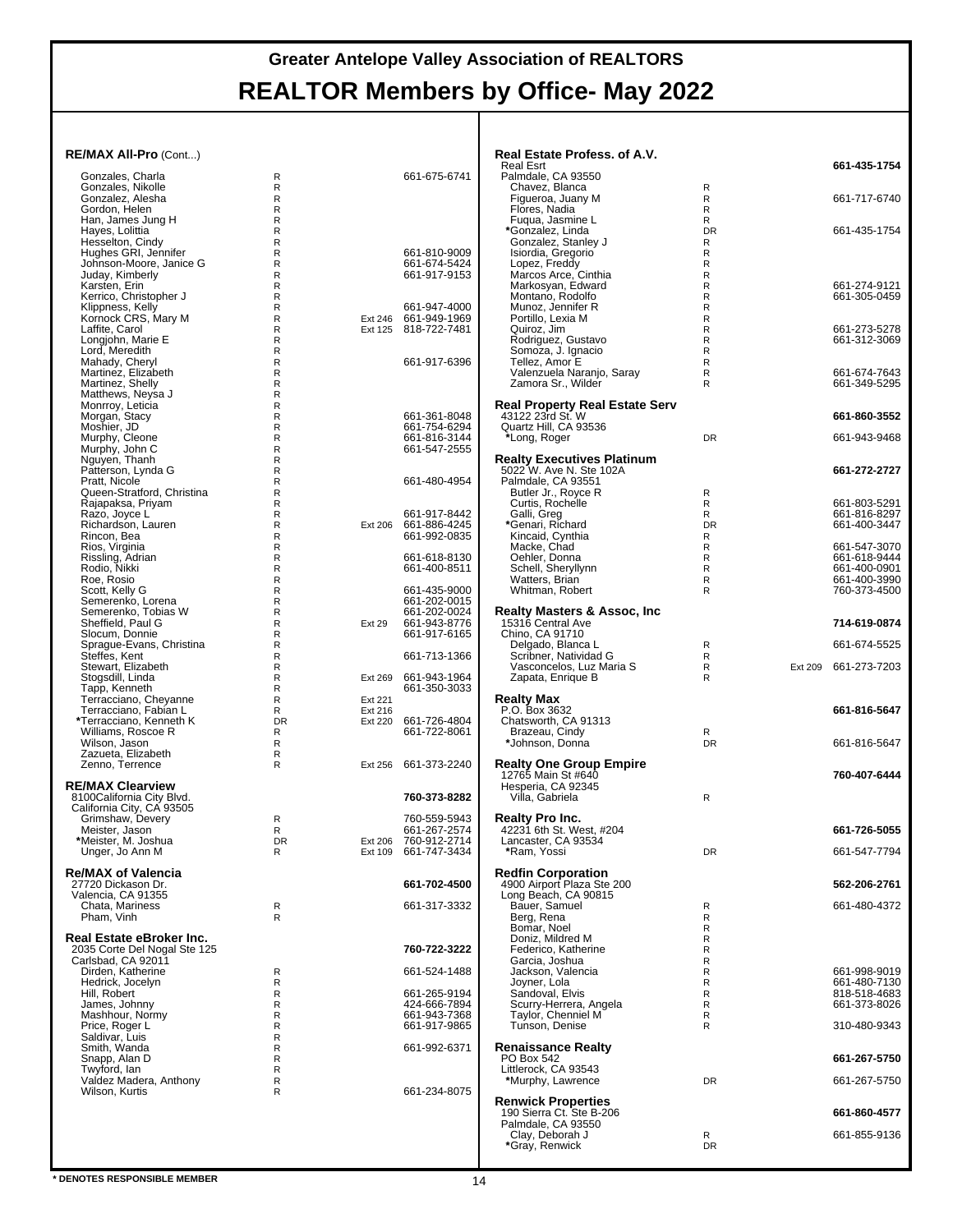#### **Renwick Properties** (Cont...)

| Hobson, Harold L<br>Iorio, Dana R<br>Lawson, Barbara<br>Olivier, Melik                                                                          | R<br>R<br>R<br>R    |                                              |
|-------------------------------------------------------------------------------------------------------------------------------------------------|---------------------|----------------------------------------------|
| Troy Richard, Broker<br>40801 Las Piedras Ter<br>Palmdale, CA 93551<br>Narcisse, Yolanda                                                        | R                   | 818-276-7034<br>661-857-1344                 |
| Rick Warren California R.E.<br>8612 Jimson Ave<br>California City, CA 93505<br>Hernandez-Garcia, Ramon<br>*Warren, Richard                      | R<br><b>DR</b>      | 760-284-2619<br>818-272-1568<br>760-284-2619 |
| <b>Rite Way Realty</b><br>227 East Ave M<br>Lancaster, CA 93535<br>*Griffin, Anita                                                              | <b>DR</b>           | 661-945-6733                                 |
| Roberson Realty Inc.<br>P.O.Box 616<br>Pearblossom, CA 93553<br>Liberda-Wright, Lynette A<br>Monypeny, John<br>*Thierman, Reana M               | R<br>R<br><b>DR</b> | 661-944-4146<br>661-944-3193<br>661-609-6440 |
| <b>Robin's Realty</b><br>37332 Hampshire St.<br>Palmdale, CA 93550<br>*Wesley, Robin                                                            | <b>DR</b>           | 661-422-6989<br>661-272-6909                 |
| <b>Rodeo Realty</b><br>9171 Wilshire Blvd Ste 321<br>Beverly Hills, CA 90210<br>Fiorella Sr., Dionisio                                          | R                   | 818-990-0454<br>661-510-3563                 |
| Rodeo Realty Inc.<br>9171 Wilshire Blvd Ste 321<br>Beverly Hills, CA 90210-5562<br>Hassid, Yigal                                                | R                   | 310-724-7100<br>310-858-3161                 |
| <b>Roher Realty</b><br>767 West Lancaster Blvd 2nd Fl<br>Lancaster, CA 93534<br>Moore-Ahmed, Monica M<br>*Roher, Glenn H<br>Thelisma, Starkesha | R<br><b>DR</b><br>R | 661-951-0110<br>661-236-6569<br>661-206-7495 |
| Olga Romero-Broker<br><b>PO BOX 1889</b><br>Littlerock, CA 93543<br>*Romero, Olga                                                               | <b>DR</b>           | 661-349-5795<br>661-349-5795                 |
| <b>Rosamond REALTORS®</b><br>P.O.Box 566<br>Rosamond, CA 93560<br>*Julian, Delores                                                              | DR                  | 661-256-2011<br>661-256-2601                 |
| Alice M.Ross-Broker<br>37450 Yorkshire<br>Palmdale, CA 93550<br>*Ross, Alice M                                                                  | DR                  | 661-810-1043<br>661-810-1043                 |
| <b>RPM Executives</b><br>22777 Lyons Ave. Ste 211B<br>Santa Clarita, CA 91321<br>Estrada, Gabriela<br>Estrada, Natalie A                        | R<br>R              | 661-254-1776                                 |
| William Ryan Real Estate<br>3541 Paddock Way<br>Quartz Hill, CA 93536<br>*Ryan, William                                                         | <b>DR</b>           | 661-273-9090                                 |
| San Fernando Realty Mission RE<br>458 N. Maclay Ave.<br>Sylmar, CA 91342<br>Aguilar, Silvia L<br>*Ascencio, Gerardo<br>Lopez, Rosaura           | R<br><b>DR</b><br>R | 818-365-5671<br>661-209-2565                 |
| Trejo, Felipe<br><b>Scarlett Realty</b><br>4010 Lexington Court<br>Palmdale, CA 93552<br>*Morin, Kelly M                                        | R<br>DR             | 661-886-8951<br>661-714-8851<br>661-714-8851 |
|                                                                                                                                                 |                     |                                              |

| Sara Schob Real Estate<br>25835 Rail Road Ave #25<br>Santa Clartia, CA 91390<br>*Schob, Sara                    | <b>DR</b>                     |         | 661-313-0436<br>661-313-0436 |
|-----------------------------------------------------------------------------------------------------------------|-------------------------------|---------|------------------------------|
| <b>SDA Properties</b>                                                                                           |                               |         |                              |
| 20355 Cerca Dr<br>Valencia, CA 91354<br>de los Angeles Quintana, Mayra<br>Montgomery, Blanca E                  | R<br>R                        | Ext 356 | 661-210-3130                 |
| <b>Select Service Realty</b><br>190 Sierra Court, Ste B207<br>Palmdale, CA 93550<br>Chen, Man                   | R                             |         | 661-272-1113                 |
| *Erfle, Jared<br>Erfle, Victoria<br>Montenegro, Ronnie M<br>Ortega, Juan<br>Price, Lisa M                       | <b>DR</b><br>R<br>R<br>R<br>R |         | 000-000-0000<br>000-000-0000 |
| Sentry Residential, Inc.<br>812 W. Lancaster Blvd<br>Lancaster, CA 93534<br>Friedlander, Michael                | R                             |         | 661-494-8099                 |
| Shaub, Michael<br><b>Service 1st Real Estate</b>                                                                | R                             |         | 661-400-7378                 |
| 39735 Gorham Ln.<br>Palmdale, CA 93551<br>*Sall, Mark H                                                         | <b>DR</b>                     |         | 661-965-4647                 |
| Barb Simmons, Broker                                                                                            |                               |         | 661-965-4647                 |
| 1008 W Ave M 14<br>Palmdale, CA 93551<br>*Simmons, Barb                                                         | DR                            |         | 661-575-9000<br>661-575-9000 |
| <b>SkyTouch Real Estate</b>                                                                                     |                               |         |                              |
| 44153 48th St. West<br>Lancaster, CA 93536<br>*Bell, Christopher                                                | <b>DR</b>                     |         | 661-350-6643<br>661-339-3096 |
| King, LaTanya                                                                                                   | R                             |         |                              |
| So Cal REALTORS® Platinum<br>PO BOX 2737                                                                        |                               |         | 855-877-6225                 |
| California City, CA 93505<br>*Vasquez, Pamela J<br>Vasquez, Ralph A                                             | <b>DR</b><br>R                |         | 661-816-9492                 |
| Socal Elite Properties, Inc.<br>351 Morningside Terrace                                                         |                               |         | 661-609-7790                 |
| Palmdale, CA 93551<br>*Alvarez, Jaime                                                                           | <b>DR</b>                     |         | 661-609-7790                 |
| Sotheby's International Realty<br>9665 Wilshire Blvd. Ste 400<br>Beverly Hills, CA 90212<br>*Williamson, John M | <b>DR</b>                     |         | 310-724-7000                 |
| <b>Stanford Realty</b><br>627 W. Barrel Springs Rd                                                              |                               |         | 661-435-8342                 |
| Palmdale, CA 93551<br>*Stanford, Glenn                                                                          | DR                            |         | 661-435-8342                 |
| Suburban Enterprises, Inc.<br>2727 West Ave L                                                                   |                               |         | 661-706-5732                 |
| Lancaster, CA 93536<br>*Hare, Samuel                                                                            | <b>DR</b>                     |         | 661-706-5732                 |
| Kajrys-Dietz GRI, Lucy<br>Suburban Realty Av Inc                                                                | R                             |         | 661-609-2574                 |
| 2727 W. Ave L<br>Lancaster, CA 93536                                                                            |                               |         | 661-943-2100                 |
| Abagi, Mayssa<br>Barretta, Bruce P                                                                              | R<br>R                        |         | 661-225-7607                 |
| Cenkner, Jan<br>Mabery, Austin                                                                                  | R<br>R                        |         | 661-943-1150                 |
| *Marmon, Susan E<br>Murphy, Leticia                                                                             | <b>DR</b><br>R                |         | 661-816-8331                 |
| Prince-Winton, Elizabeth<br>Sunshine Realty & Assoc. Inc.                                                       | R                             |         | 661-400-5029                 |
| 2025 E. Palmdale Blvd.<br>Palmdale, CA 93550                                                                    |                               |         | 661-273-6473                 |
| *Estrada, Edwin J<br>Flores, Brenda                                                                             | <b>DR</b><br>R                | Ext 277 | 661-202-5610<br>661-674-6047 |
| Fuentes, Araceli<br>Gonzalez, Mariano                                                                           | R<br>R                        |         |                              |
| Gutierrez, Greg<br>Havlovic, Nicolette                                                                          | R<br>R                        |         | 661-533-2602                 |
| Moreno, Rosa A<br>Paat, Jason                                                                                   | R<br>R                        |         | 661-533-0501<br>714-717-4752 |